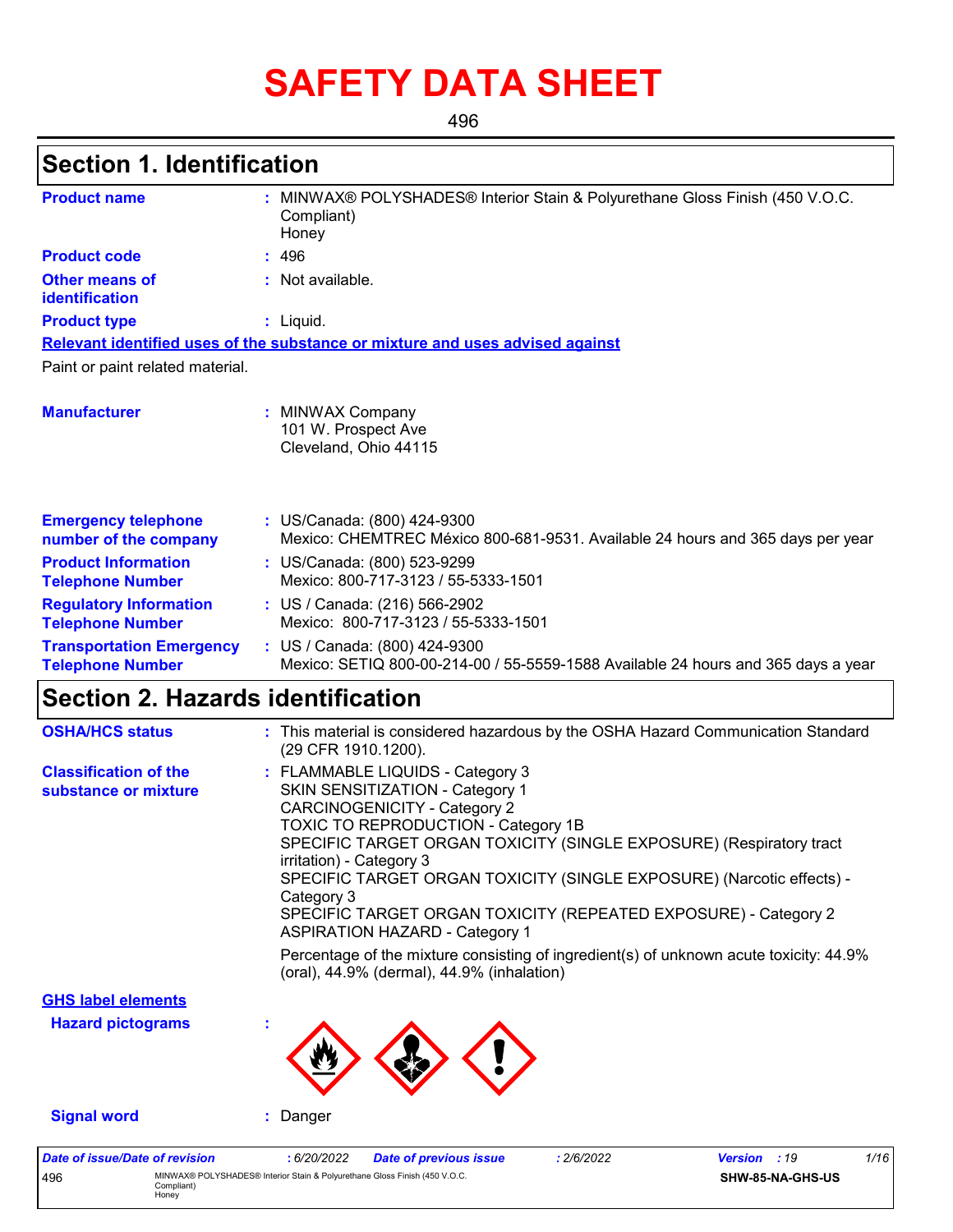# **Section 2. Hazards identification**

| <b>Hazard statements</b>                   | : Flammable liquid and vapor.<br>May be fatal if swallowed and enters airways.<br>May cause an allergic skin reaction.<br>May cause respiratory irritation.<br>May cause drowsiness or dizziness.<br>Suspected of causing cancer.<br>May damage fertility or the unborn child.<br>May cause damage to organs through prolonged or repeated exposure.                                                                                                                                                                                                                                         |  |  |  |
|--------------------------------------------|----------------------------------------------------------------------------------------------------------------------------------------------------------------------------------------------------------------------------------------------------------------------------------------------------------------------------------------------------------------------------------------------------------------------------------------------------------------------------------------------------------------------------------------------------------------------------------------------|--|--|--|
| <b>Precautionary statements</b>            |                                                                                                                                                                                                                                                                                                                                                                                                                                                                                                                                                                                              |  |  |  |
| <b>General</b>                             | : Read label before use. Keep out of reach of children. If medical advice is needed,<br>have product container or label at hand.                                                                                                                                                                                                                                                                                                                                                                                                                                                             |  |  |  |
| <b>Prevention</b>                          | : Obtain special instructions before use. Do not handle until all safety precautions have<br>been read and understood. Wear protective gloves, protective clothing and eye or face<br>protection. Keep away from heat, hot surfaces, sparks, open flames and other ignition<br>sources. No smoking. Use explosion-proof electrical, ventilating or lighting equipment.<br>Use non-sparking tools. Take action to prevent static discharges. Use only outdoors or<br>in a well-ventilated area. Do not breathe vapor. Contaminated work clothing must not<br>be allowed out of the workplace. |  |  |  |
| <b>Response</b>                            | : IF exposed or concerned: Get medical advice or attention. IF INHALED: Remove<br>person to fresh air and keep comfortable for breathing. Call a POISON CENTER or<br>doctor if you feel unwell. IF SWALLOWED: Immediately call a POISON CENTER or<br>doctor. Do NOT induce vomiting. IF ON SKIN (or hair): Take off immediately all<br>contaminated clothing. Rinse skin with water. Wash contaminated clothing before<br>reuse. IF ON SKIN: Wash with plenty of water. If skin irritation or rash occurs: Get<br>medical advice or attention.                                               |  |  |  |
| <b>Storage</b>                             | : Store locked up. Store in a well-ventilated place. Keep container tightly closed. Keep<br>cool.                                                                                                                                                                                                                                                                                                                                                                                                                                                                                            |  |  |  |
| <b>Disposal</b>                            | : Dispose of contents and container in accordance with all local, regional, national and<br>international regulations.                                                                                                                                                                                                                                                                                                                                                                                                                                                                       |  |  |  |
| <b>Supplemental label</b><br>elements      | DELAYED EFFECTS FROM LONG TERM OVEREXPOSURE. Contains solvents which<br>can cause permanent brain and nervous system damage. Intentional misuse by<br>deliberately concentrating and inhaling the contents can be harmful or fatal. WARNING:<br>This product contains chemicals known to the State of California to cause cancer and<br>birth defects or other reproductive harm.                                                                                                                                                                                                            |  |  |  |
|                                            | Please refer to the SDS for additional information. Keep out of reach of children. Do not<br>transfer contents to other containers for storage.                                                                                                                                                                                                                                                                                                                                                                                                                                              |  |  |  |
| <b>Hazards not otherwise</b><br>classified | : DANGER: Rags, steel wool, other waste soaked with this product, and sanding residue<br>may spontaneously catch fire if improperly discarded. Immediately place rags, steel<br>wool, other waste soaked with this product, and sanding residue in a sealed, water-filled,<br>metal container. Dispose of in accordance with local fire regulations.                                                                                                                                                                                                                                         |  |  |  |
|                                            |                                                                                                                                                                                                                                                                                                                                                                                                                                                                                                                                                                                              |  |  |  |

# **Section 3. Composition/information on ingredients**

| Substance/mixture                       | : Mixture        |
|-----------------------------------------|------------------|
| Other means of<br><b>identification</b> | : Not available. |

**CAS number/other identifiers**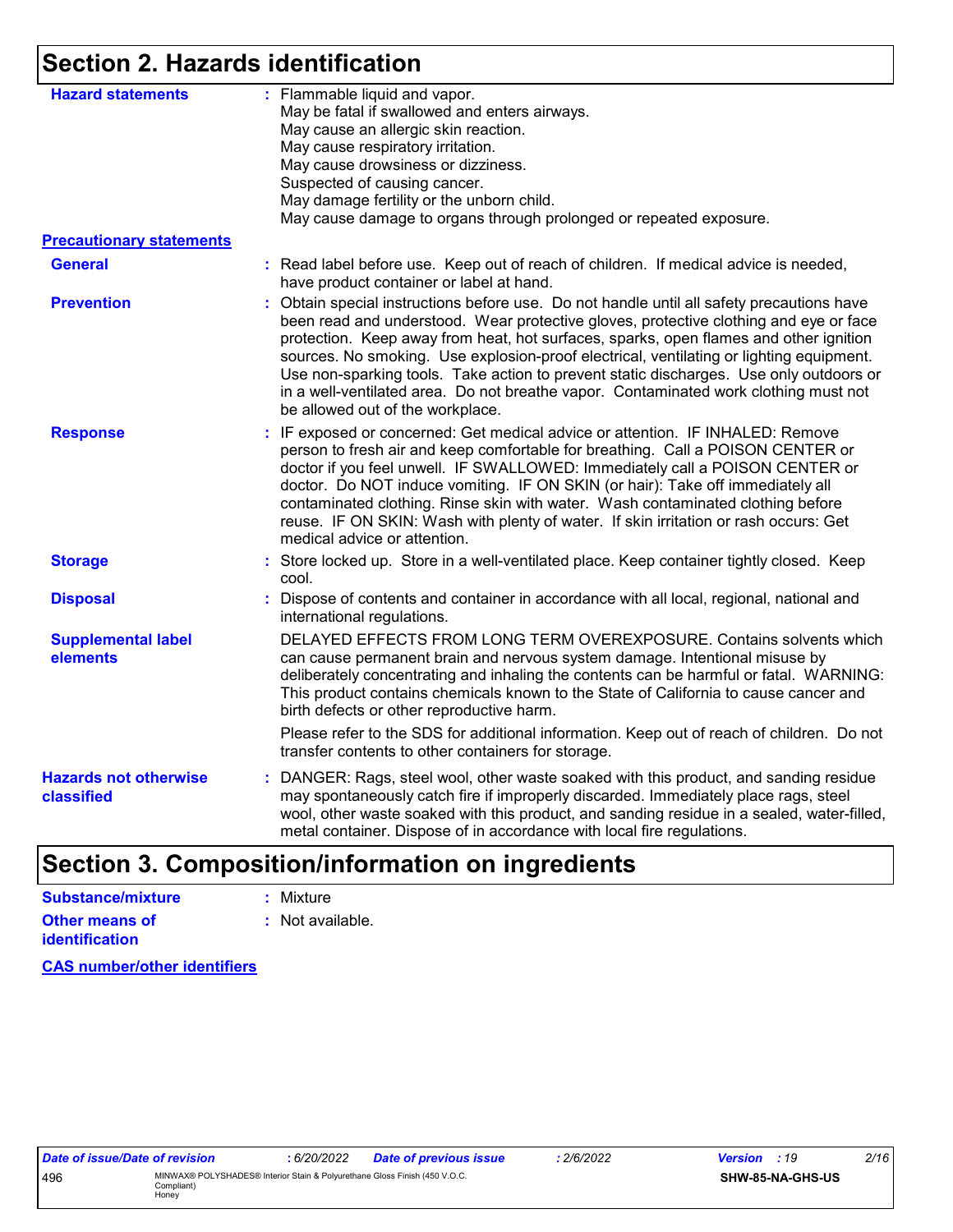## **Section 3. Composition/information on ingredients**

| <b>Ingredient name</b>               | % by weight | <b>CAS number</b> |
|--------------------------------------|-------------|-------------------|
| Light Aliphatic Hydrocarbon          | 225 - ≤50   | 64742-47-8        |
| Light Aliphatic Hydrocarbon          | l≥10 - ≤25  | 64742-47-8        |
| Med. Aliphatic Hydrocarbon Solvent   | <1          | 64742-88-7        |
| Mineral Spirits (Odorless)           | <1          | 64742-47-8        |
| Zirconium 2-Ethylhexanoate           | ≤1          | 22464-99-9        |
| Hydrotreated Heavy Petroleum Naphtha | <1          | 64742-48-9        |
| Cobalt 2-Ethylhexanoate              | ≤0.3        | 136-52-7          |
| Methyl Ethyl Ketoxime                | ≤0.3        | 96-29-7           |

Any concentration shown as a range is to protect confidentiality or is due to batch variation.

**There are no additional ingredients present which, within the current knowledge of the supplier and in the concentrations applicable, are classified and hence require reporting in this section.**

**Occupational exposure limits, if available, are listed in Section 8.**

### **Section 4. First aid measures**

**Description of necessary first aid measures**

| <b>Eye contact</b>                                 | : Immediately flush eyes with plenty of water, occasionally lifting the upper and lower<br>eyelids. Check for and remove any contact lenses. Continue to rinse for at least 10<br>minutes. Get medical attention.                                                                                                                                                                                                                                                                                                                                                                                                                                                                                                                                       |  |  |  |  |
|----------------------------------------------------|---------------------------------------------------------------------------------------------------------------------------------------------------------------------------------------------------------------------------------------------------------------------------------------------------------------------------------------------------------------------------------------------------------------------------------------------------------------------------------------------------------------------------------------------------------------------------------------------------------------------------------------------------------------------------------------------------------------------------------------------------------|--|--|--|--|
| <b>Inhalation</b>                                  | : Remove victim to fresh air and keep at rest in a position comfortable for breathing. If it<br>is suspected that fumes are still present, the rescuer should wear an appropriate mask<br>or self-contained breathing apparatus. If not breathing, if breathing is irregular or if<br>respiratory arrest occurs, provide artificial respiration or oxygen by trained personnel. It<br>may be dangerous to the person providing aid to give mouth-to-mouth resuscitation.<br>Get medical attention. If necessary, call a poison center or physician. If unconscious,<br>place in recovery position and get medical attention immediately. Maintain an open<br>airway. Loosen tight clothing such as a collar, tie, belt or waistband.                    |  |  |  |  |
| <b>Skin contact</b>                                | : Wash with plenty of soap and water. Remove contaminated clothing and shoes. Wash<br>contaminated clothing thoroughly with water before removing it, or wear gloves.<br>Continue to rinse for at least 10 minutes. Get medical attention. In the event of any<br>complaints or symptoms, avoid further exposure. Wash clothing before reuse. Clean<br>shoes thoroughly before reuse.                                                                                                                                                                                                                                                                                                                                                                   |  |  |  |  |
| <b>Ingestion</b>                                   | : Get medical attention immediately. Call a poison center or physician. Wash out mouth<br>with water. Remove dentures if any. If material has been swallowed and the exposed<br>person is conscious, give small quantities of water to drink. Stop if the exposed person<br>feels sick as vomiting may be dangerous. Aspiration hazard if swallowed. Can enter<br>lungs and cause damage. Do not induce vomiting. If vomiting occurs, the head should<br>be kept low so that vomit does not enter the lungs. Never give anything by mouth to an<br>unconscious person. If unconscious, place in recovery position and get medical<br>attention immediately. Maintain an open airway. Loosen tight clothing such as a collar,<br>tie, belt or waistband. |  |  |  |  |
| Most important symptoms/effects, acute and delayed |                                                                                                                                                                                                                                                                                                                                                                                                                                                                                                                                                                                                                                                                                                                                                         |  |  |  |  |
| <b>Potential acute health effects</b>              |                                                                                                                                                                                                                                                                                                                                                                                                                                                                                                                                                                                                                                                                                                                                                         |  |  |  |  |
| <b>Eye contact</b>                                 | : No known significant effects or critical hazards.                                                                                                                                                                                                                                                                                                                                                                                                                                                                                                                                                                                                                                                                                                     |  |  |  |  |
| <b>Inhalation</b>                                  | : Can cause central nervous system (CNS) depression. May cause drowsiness or<br>dizziness. May cause respiratory irritation.                                                                                                                                                                                                                                                                                                                                                                                                                                                                                                                                                                                                                            |  |  |  |  |
| <b>Skin contact</b>                                | : May cause an allergic skin reaction.                                                                                                                                                                                                                                                                                                                                                                                                                                                                                                                                                                                                                                                                                                                  |  |  |  |  |

Can cause central nervous system (CNS) depression. May be fatal if swallowed and enters airways. **Ingestion :**

#### **Over-exposure signs/symptoms**

| Eye contact                    |                     | : No specific data. |                                                                            |            |                         |      |
|--------------------------------|---------------------|---------------------|----------------------------------------------------------------------------|------------|-------------------------|------|
| Date of issue/Date of revision |                     | : 6/20/2022         | Date of previous issue                                                     | : 2/6/2022 | <b>Version</b> : 19     | 3/16 |
| 496                            | Compliant)<br>Honey |                     | MINWAX® POLYSHADES® Interior Stain & Polyurethane Gloss Finish (450 V.O.C. |            | <b>SHW-85-NA-GHS-US</b> |      |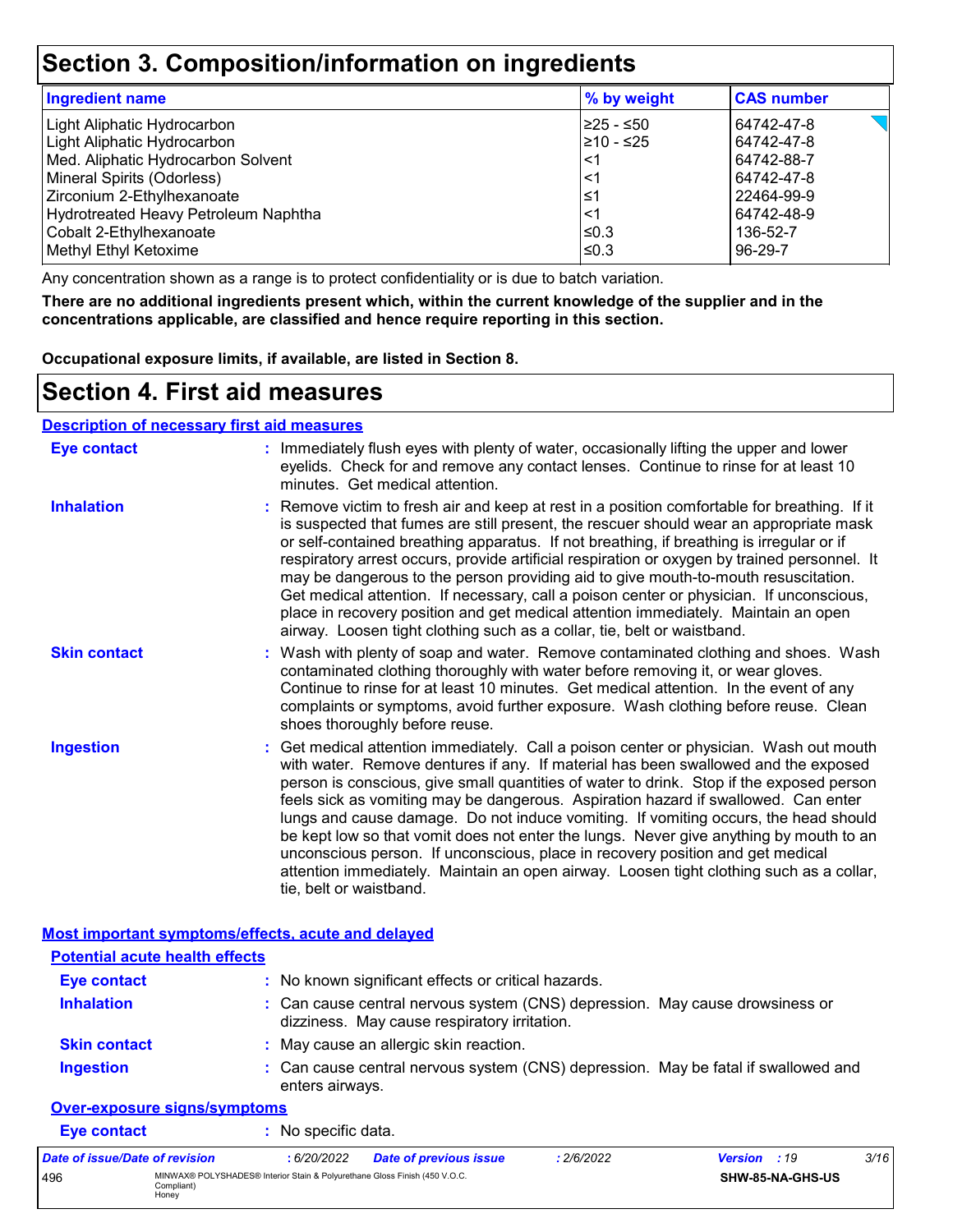## **Section 4. First aid measures**

| <b>Inhalation</b>                 | : Adverse symptoms may include the following:<br>respiratory tract irritation<br>coughing<br>nausea or vomiting<br>headache<br>drowsiness/fatigue<br>dizziness/vertigo<br>unconsciousness<br>reduced fetal weight<br>increase in fetal deaths<br>skeletal malformations |
|-----------------------------------|-------------------------------------------------------------------------------------------------------------------------------------------------------------------------------------------------------------------------------------------------------------------------|
| <b>Skin contact</b>               | : Adverse symptoms may include the following:<br>irritation<br>redness<br>reduced fetal weight<br>increase in fetal deaths<br>skeletal malformations                                                                                                                    |
| <b>Ingestion</b>                  | : Adverse symptoms may include the following:<br>nausea or vomiting<br>reduced fetal weight<br>increase in fetal deaths<br>skeletal malformations                                                                                                                       |
|                                   | Indication of immediate medical attention and special treatment needed, if necessary                                                                                                                                                                                    |
| <b>Notes to physician</b>         | : Treat symptomatically. Contact poison treatment specialist immediately if large<br>quantities have been ingested or inhaled.                                                                                                                                          |
| <b>Specific treatments</b>        | : No specific treatment.                                                                                                                                                                                                                                                |
| <b>Protection of first-aiders</b> | : No action shall be taken involving any personal risk or without suitable training.                                                                                                                                                                                    |

suitable training. If it is suspected that fumes are still present, the rescuer should wear an appropriate mask or self-contained breathing apparatus. It may be dangerous to the person providing aid to give mouth-to-mouth resuscitation. Wash contaminated clothing thoroughly with water before removing it, or wear gloves.

#### **See toxicological information (Section 11)**

### **Section 5. Fire-fighting measures**

| <b>Extinguishing media</b>                           |                                                                                                                                                                                                                                                                                                                                                                                                                          |
|------------------------------------------------------|--------------------------------------------------------------------------------------------------------------------------------------------------------------------------------------------------------------------------------------------------------------------------------------------------------------------------------------------------------------------------------------------------------------------------|
| <b>Suitable extinguishing</b><br>media               | : Use dry chemical, $CO2$ , water spray (fog) or foam.                                                                                                                                                                                                                                                                                                                                                                   |
| <b>Unsuitable extinguishing</b><br>media             | : Do not use water jet.                                                                                                                                                                                                                                                                                                                                                                                                  |
| <b>Specific hazards arising</b><br>from the chemical | : Flammable liquid and vapor. Runoff to sewer may create fire or explosion hazard. In a<br>fire or if heated, a pressure increase will occur and the container may burst, with the risk<br>of a subsequent explosion. The vapor/gas is heavier than air and will spread along the<br>ground. Vapors may accumulate in low or confined areas or travel a considerable<br>distance to a source of ignition and flash back. |
| <b>Hazardous thermal</b><br>decomposition products   | Decomposition products may include the following materials:<br>carbon dioxide<br>carbon monoxide                                                                                                                                                                                                                                                                                                                         |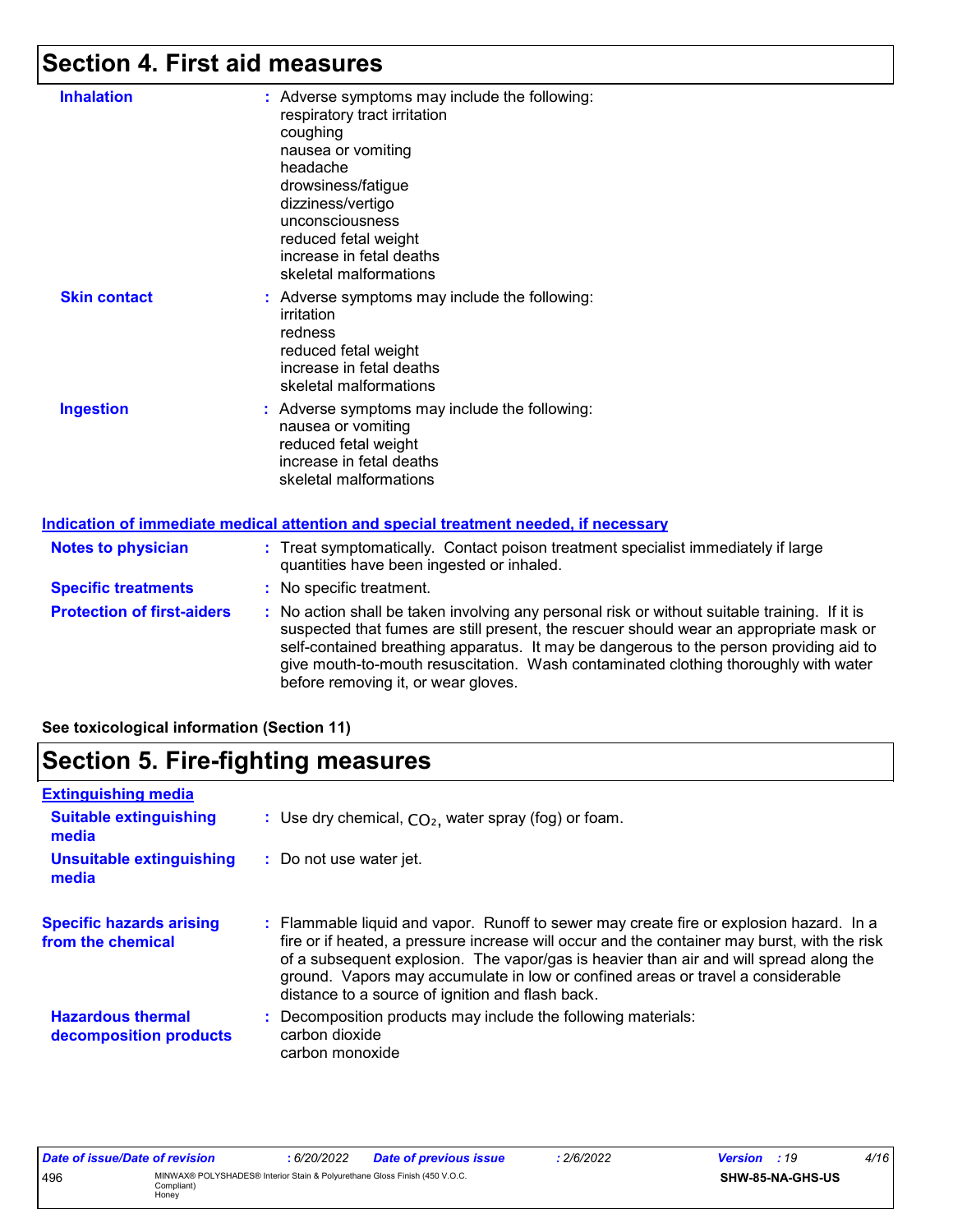# **Section 5. Fire-fighting measures**

| <b>Special protective actions</b><br>for fire-fighters | : Promptly isolate the scene by removing all persons from the vicinity of the incident if<br>there is a fire. No action shall be taken involving any personal risk or without suitable<br>training. Move containers from fire area if this can be done without risk. Use water<br>spray to keep fire-exposed containers cool. |
|--------------------------------------------------------|-------------------------------------------------------------------------------------------------------------------------------------------------------------------------------------------------------------------------------------------------------------------------------------------------------------------------------|
| <b>Special protective</b>                              | : Fire-fighters should wear appropriate protective equipment and self-contained breathing                                                                                                                                                                                                                                     |
| equipment for fire-fighters                            | apparatus (SCBA) with a full face-piece operated in positive pressure mode.                                                                                                                                                                                                                                                   |

# **Section 6. Accidental release measures**

|                                                       | Personal precautions, protective equipment and emergency procedures                                                                                                                                                                                                                                                                                                                                                                                                                                                                                                                                                                                                                                                                                                  |
|-------------------------------------------------------|----------------------------------------------------------------------------------------------------------------------------------------------------------------------------------------------------------------------------------------------------------------------------------------------------------------------------------------------------------------------------------------------------------------------------------------------------------------------------------------------------------------------------------------------------------------------------------------------------------------------------------------------------------------------------------------------------------------------------------------------------------------------|
| For non-emergency<br>personnel                        | : No action shall be taken involving any personal risk or without suitable training.<br>Evacuate surrounding areas. Keep unnecessary and unprotected personnel from<br>entering. Do not touch or walk through spilled material. Shut off all ignition sources.<br>No flares, smoking or flames in hazard area. Avoid breathing vapor or mist. Provide<br>adequate ventilation. Wear appropriate respirator when ventilation is inadequate. Put<br>on appropriate personal protective equipment.                                                                                                                                                                                                                                                                      |
| For emergency responders                              | If specialized clothing is required to deal with the spillage, take note of any information in<br>÷.<br>Section 8 on suitable and unsuitable materials. See also the information in "For non-<br>emergency personnel".                                                                                                                                                                                                                                                                                                                                                                                                                                                                                                                                               |
| <b>Environmental precautions</b>                      | : Avoid dispersal of spilled material and runoff and contact with soil, waterways, drains<br>and sewers. Inform the relevant authorities if the product has caused environmental<br>pollution (sewers, waterways, soil or air).                                                                                                                                                                                                                                                                                                                                                                                                                                                                                                                                      |
| Methods and materials for containment and cleaning up |                                                                                                                                                                                                                                                                                                                                                                                                                                                                                                                                                                                                                                                                                                                                                                      |
| <b>Small spill</b>                                    | : Stop leak if without risk. Move containers from spill area. Use spark-proof tools and<br>explosion-proof equipment. Dilute with water and mop up if water-soluble. Alternatively,<br>or if water-insoluble, absorb with an inert dry material and place in an appropriate waste<br>disposal container. Dispose of via a licensed waste disposal contractor.                                                                                                                                                                                                                                                                                                                                                                                                        |
| <b>Large spill</b>                                    | : Stop leak if without risk. Move containers from spill area. Use spark-proof tools and<br>explosion-proof equipment. Approach release from upwind. Prevent entry into sewers,<br>water courses, basements or confined areas. Wash spillages into an effluent treatment<br>plant or proceed as follows. Contain and collect spillage with non-combustible,<br>absorbent material e.g. sand, earth, vermiculite or diatomaceous earth and place in<br>container for disposal according to local regulations (see Section 13). Dispose of via a<br>licensed waste disposal contractor. Contaminated absorbent material may pose the<br>same hazard as the spilled product. Note: see Section 1 for emergency contact<br>information and Section 13 for waste disposal. |

# **Section 7. Handling and storage**

#### **Precautions for safe handling**

| <b>Protective measures</b> | : Put on appropriate personal protective equipment (see Section 8). Persons with a<br>history of skin sensitization problems should not be employed in any process in which<br>this product is used. Avoid exposure - obtain special instructions before use. Avoid<br>exposure during pregnancy. Do not handle until all safety precautions have been read<br>and understood. Do not get in eyes or on skin or clothing. Do not breathe vapor or mist.<br>Do not swallow. Use only with adequate ventilation. Wear appropriate respirator when<br>ventilation is inadequate. Do not enter storage areas and confined spaces unless<br>adequately ventilated. Keep in the original container or an approved alternative made<br>from a compatible material, kept tightly closed when not in use. Store and use away<br>from heat, sparks, open flame or any other ignition source. Use explosion-proof<br>electrical (ventilating, lighting and material handling) equipment. Use only non-sparking |
|----------------------------|-----------------------------------------------------------------------------------------------------------------------------------------------------------------------------------------------------------------------------------------------------------------------------------------------------------------------------------------------------------------------------------------------------------------------------------------------------------------------------------------------------------------------------------------------------------------------------------------------------------------------------------------------------------------------------------------------------------------------------------------------------------------------------------------------------------------------------------------------------------------------------------------------------------------------------------------------------------------------------------------------------|
|                            | tools. Take precautionary measures against electrostatic discharges. Empty containers<br>retain product residue and can be hazardous. Do not reuse container.                                                                                                                                                                                                                                                                                                                                                                                                                                                                                                                                                                                                                                                                                                                                                                                                                                       |

| Date of issue/Date of revision |                                                                                                   | .6/20/2022 | <b>Date of previous issue</b> | 2/6/2022 | <b>Version</b> : 19 |                         | 5/16 |
|--------------------------------|---------------------------------------------------------------------------------------------------|------------|-------------------------------|----------|---------------------|-------------------------|------|
| 496                            | MINWAX® POLYSHADES® Interior Stain & Polyurethane Gloss Finish (450 V.O.C.<br>Compliant)<br>Honev |            |                               |          |                     | <b>SHW-85-NA-GHS-US</b> |      |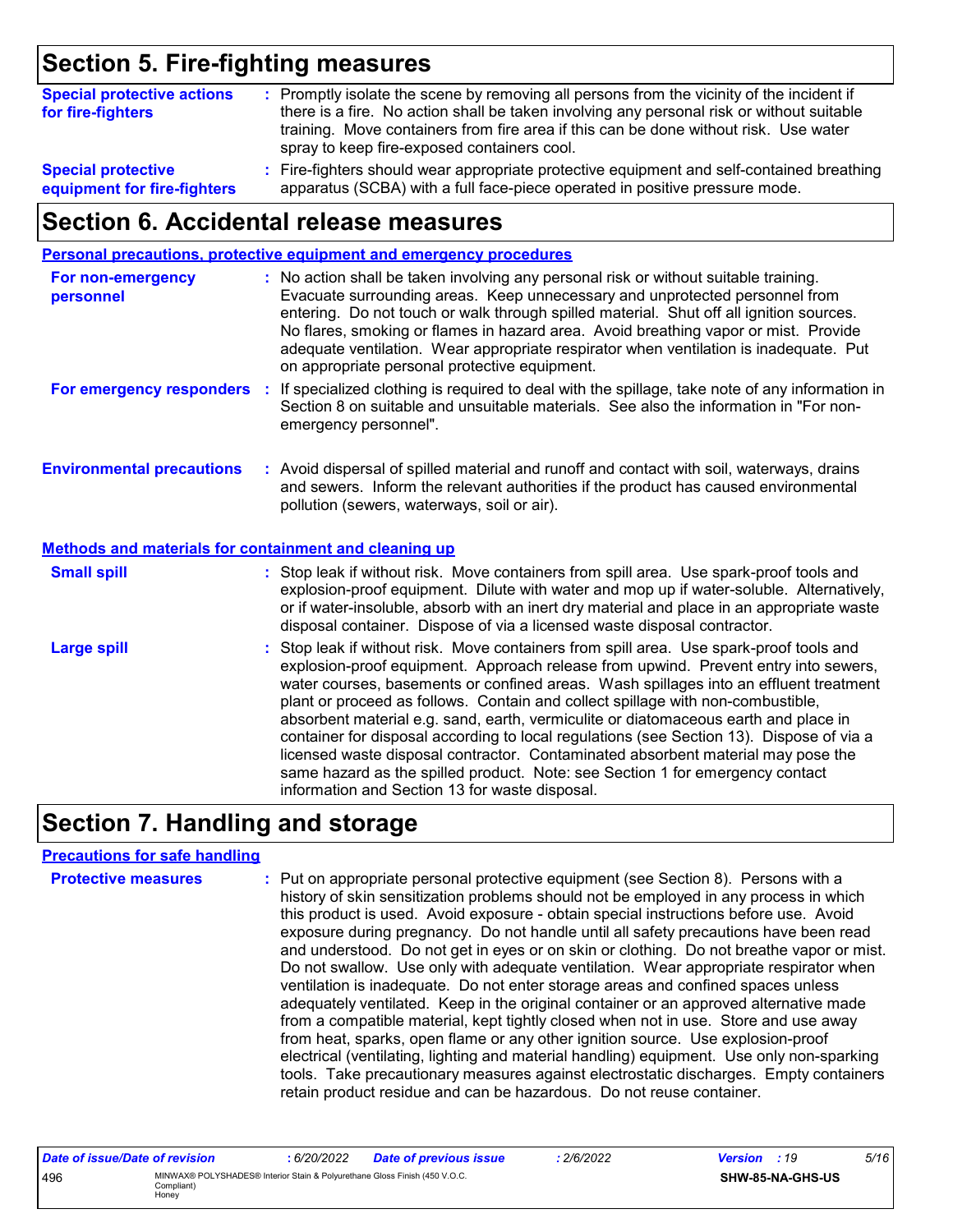## **Section 7. Handling and storage**

| <b>Advice on general</b><br>occupational hygiene                                 | : Eating, drinking and smoking should be prohibited in areas where this material is<br>handled, stored and processed. Workers should wash hands and face before eating,<br>drinking and smoking. Remove contaminated clothing and protective equipment before<br>entering eating areas. See also Section 8 for additional information on hygiene<br>measures.                                                                                                                                                                                                                                                                                                                                                      |
|----------------------------------------------------------------------------------|--------------------------------------------------------------------------------------------------------------------------------------------------------------------------------------------------------------------------------------------------------------------------------------------------------------------------------------------------------------------------------------------------------------------------------------------------------------------------------------------------------------------------------------------------------------------------------------------------------------------------------------------------------------------------------------------------------------------|
| <b>Conditions for safe storage,</b><br>including any<br><b>incompatibilities</b> | : Store in accordance with local regulations. Store in a segregated and approved area.<br>Store in original container protected from direct sunlight in a dry, cool and well-ventilated<br>area, away from incompatible materials (see Section 10) and food and drink. Store<br>locked up. Eliminate all ignition sources. Separate from oxidizing materials. Keep<br>container tightly closed and sealed until ready for use. Containers that have been<br>opened must be carefully resealed and kept upright to prevent leakage. Do not store in<br>unlabeled containers. Use appropriate containment to avoid environmental<br>contamination. See Section 10 for incompatible materials before handling or use. |

## **Section 8. Exposure controls/personal protection**

#### **Control parameters**

#### **Occupational exposure limits (OSHA United States)**

| <b>Ingredient name</b>                                          | CAS#                   | <b>Exposure limits</b>                                                                                                                                                                                                                                                                                                                                            |
|-----------------------------------------------------------------|------------------------|-------------------------------------------------------------------------------------------------------------------------------------------------------------------------------------------------------------------------------------------------------------------------------------------------------------------------------------------------------------------|
| Light Aliphatic Hydrocarbon                                     | 64742-47-8             | ACGIH TLV (United States, 1/2021).<br>Absorbed through skin.<br>TWA: 200 mg/m <sup>3</sup> , (as total hydrocarbon<br>vapor) 8 hours.                                                                                                                                                                                                                             |
| Light Aliphatic Hydrocarbon                                     | 64742-47-8             | ACGIH TLV (United States, 1/2021).<br>Absorbed through skin.<br>TWA: 200 mg/m <sup>3</sup> , (as total hydrocarbon<br>vapor) 8 hours.                                                                                                                                                                                                                             |
| Med. Aliphatic Hydrocarbon Solvent                              | 64742-88-7             | OSHA PEL (United States, 5/2018).<br>TWA: 100 ppm 8 hours.<br>TWA: $400 \text{ mg/m}^3$ 8 hours.                                                                                                                                                                                                                                                                  |
| Mineral Spirits (Odorless)                                      | 64742-47-8             | ACGIH TLV (United States, 1/2021).<br>Absorbed through skin.<br>TWA: 200 mg/m <sup>3</sup> , (as total hydrocarbon<br>vapor) 8 hours.                                                                                                                                                                                                                             |
| Zirconium 2-Ethylhexanoate                                      | 22464-99-9             | ACGIH TLV (United States, 1/2021).<br>TWA: $5 \text{ mg/m}^3$ , (as Zr) 8 hours.<br>STEL: 10 mg/m <sup>3</sup> , (as Zr) 15 minutes.<br>NIOSH REL (United States, 10/2020).<br>TWA: $5 \text{ mg/m}^3$ , (as Zr) 10 hours.<br>STEL: 10 mg/m <sup>3</sup> , (as Zr) 15 minutes.<br>OSHA PEL (United States, 5/2018).<br>TWA: $5 \text{ mg/m}^3$ , (as Zr) 8 hours. |
| Hydrotreated Heavy Petroleum Naphtha<br>Cobalt 2-Ethylhexanoate | 64742-48-9<br>136-52-7 | None.<br>ACGIH TLV (United States, 1/2021). Skin<br>sensitizer. Inhalation sensitizer.<br>TWA: $0.02$ mg/m <sup>3</sup> , (as Co) 8 hours.                                                                                                                                                                                                                        |
| Methyl Ethyl Ketoxime                                           | 96-29-7                | OARS WEEL (United States, 1/2021). Skin<br>sensitizer.<br>TWA: 10 ppm 8 hours.                                                                                                                                                                                                                                                                                    |

**Occupational exposure limits (Canada)**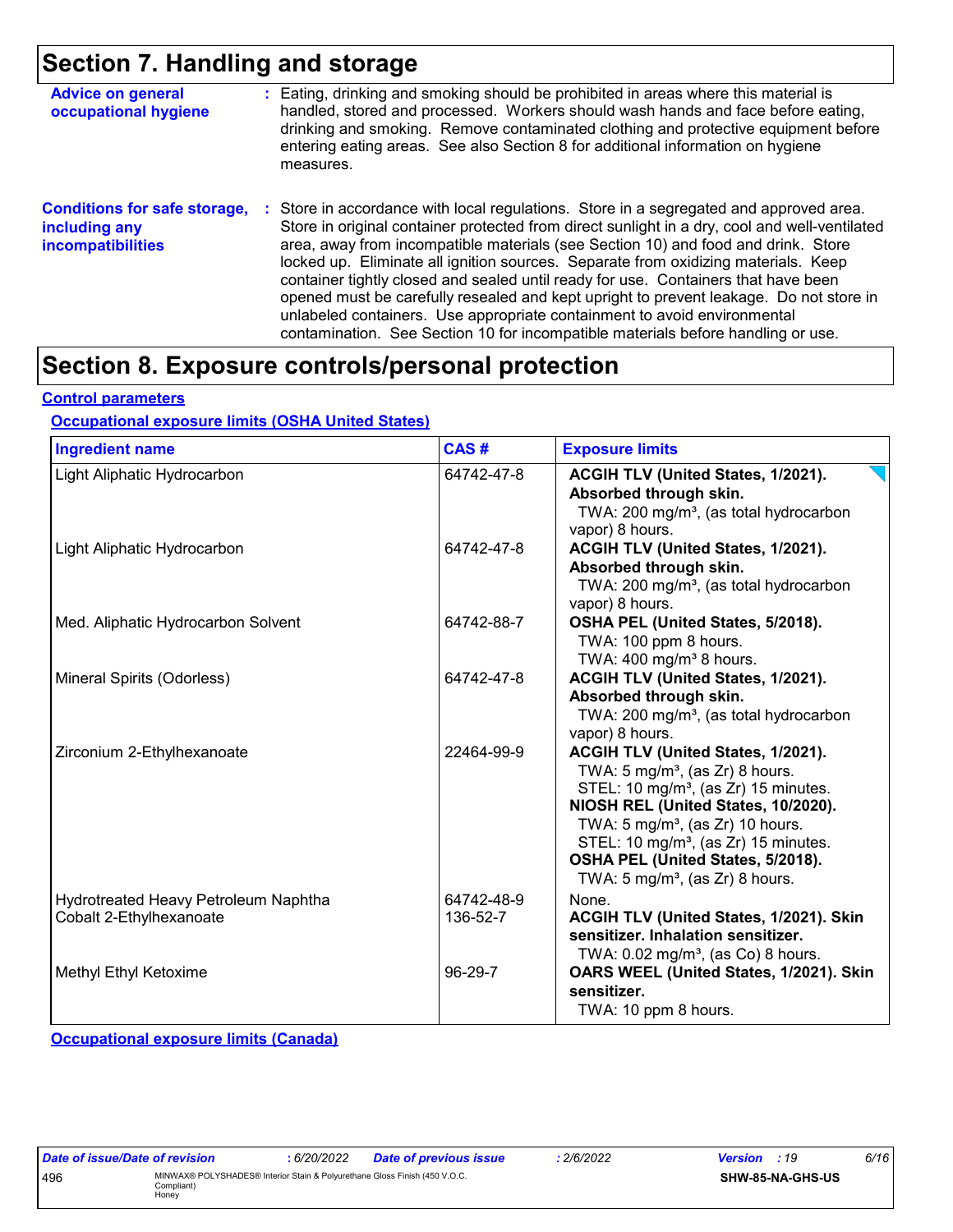# **Section 8. Exposure controls/personal protection**

| <b>Ingredient name</b>                            | CAS#       | <b>Exposure limits</b>                                                                                                                                                                                                                                                                                                                                                                                                                                                                                                                                                                                                 |
|---------------------------------------------------|------------|------------------------------------------------------------------------------------------------------------------------------------------------------------------------------------------------------------------------------------------------------------------------------------------------------------------------------------------------------------------------------------------------------------------------------------------------------------------------------------------------------------------------------------------------------------------------------------------------------------------------|
| Petroleum refining, hydrotreated light distillate | 64742-47-8 | <b>CA British Columbia Provincial (Canada,</b><br>6/2021). Absorbed through skin.<br>TWA: 200 mg/m <sup>3</sup> , (as total hydrocarbon<br>vapour) 8 hours.<br>CA Alberta Provincial (Canada, 6/2018).<br>Absorbed through skin.<br>8 hrs OEL: 200 mg/m <sup>3</sup> , (as total hydrocarbon<br>vapour) 8 hours.<br>CA Ontario Provincial (Canada, 6/2019).<br>Absorbed through skin.<br>TWA: 200 mg/m <sup>3</sup> , (as total hydrocarbon<br>vapour) 8 hours.                                                                                                                                                        |
| Petroleum refining, hydrotreated light distillate | 64742-47-8 | <b>CA British Columbia Provincial (Canada,</b><br>6/2021). Absorbed through skin.<br>TWA: 200 mg/m <sup>3</sup> , (as total hydrocarbon<br>vapour) 8 hours.<br>CA Alberta Provincial (Canada, 6/2018).<br>Absorbed through skin.<br>8 hrs OEL: 200 mg/m <sup>3</sup> , (as total hydrocarbon<br>vapour) 8 hours.<br>CA Ontario Provincial (Canada, 6/2019).<br>Absorbed through skin.<br>TWA: 200 mg/m <sup>3</sup> , (as total hydrocarbon<br>vapour) 8 hours.                                                                                                                                                        |
| Petroleum refining, hydrotreated light distillate | 64742-47-8 | <b>CA British Columbia Provincial (Canada,</b><br>6/2021). Absorbed through skin.<br>TWA: 200 mg/m <sup>3</sup> , (as total hydrocarbon<br>vapour) 8 hours.<br>CA Alberta Provincial (Canada, 6/2018).<br>Absorbed through skin.<br>8 hrs OEL: 200 mg/m <sup>3</sup> , (as total hydrocarbon<br>vapour) 8 hours.<br>CA Ontario Provincial (Canada, 6/2019).<br>Absorbed through skin.<br>TWA: 200 mg/m <sup>3</sup> , (as total hydrocarbon<br>vapour) 8 hours.                                                                                                                                                        |
| Zirconium 2-Ethylhexanoate                        | 22464-99-9 | CA Alberta Provincial (Canada, 6/2018).<br>8 hrs OEL: 5 mg/m <sup>3</sup> , (as Zr) 8 hours.<br>15 min OEL: 10 mg/m <sup>3</sup> , (as Zr) 15 minutes.<br><b>CA British Columbia Provincial (Canada,</b><br>$6/2021$ ).<br>TWA: $5 \text{ mg/m}^3$ , (as Zr) 8 hours.<br>STEL: 10 mg/m <sup>3</sup> , (as Zr) 15 minutes.<br>CA Quebec Provincial (Canada, 6/2021).<br>TWAEV: 5 mg/m <sup>3</sup> , (as Zr) 8 hours.<br>STEV: 10 mg/m <sup>3</sup> , (as Zr) 15 minutes.<br>CA Ontario Provincial (Canada, 6/2019).<br>STEL: 10 mg/m <sup>3</sup> , (as Zr) 15 minutes.<br>TWA: 5 mg/m <sup>3</sup> , (as Zr) 8 hours. |
| Cobalt 2-Ethylhexanoate                           | 136-52-7   | <b>CA British Columbia Provincial (Canada,</b><br>6/2021). Skin sensitizer. Inhalation<br>sensitizer.<br>TWA: 0.02 mg/m <sup>3</sup> , (as Co, Total) 8 hours.<br>CA Quebec Provincial (Canada, 6/2021).<br>Skin sensitizer.                                                                                                                                                                                                                                                                                                                                                                                           |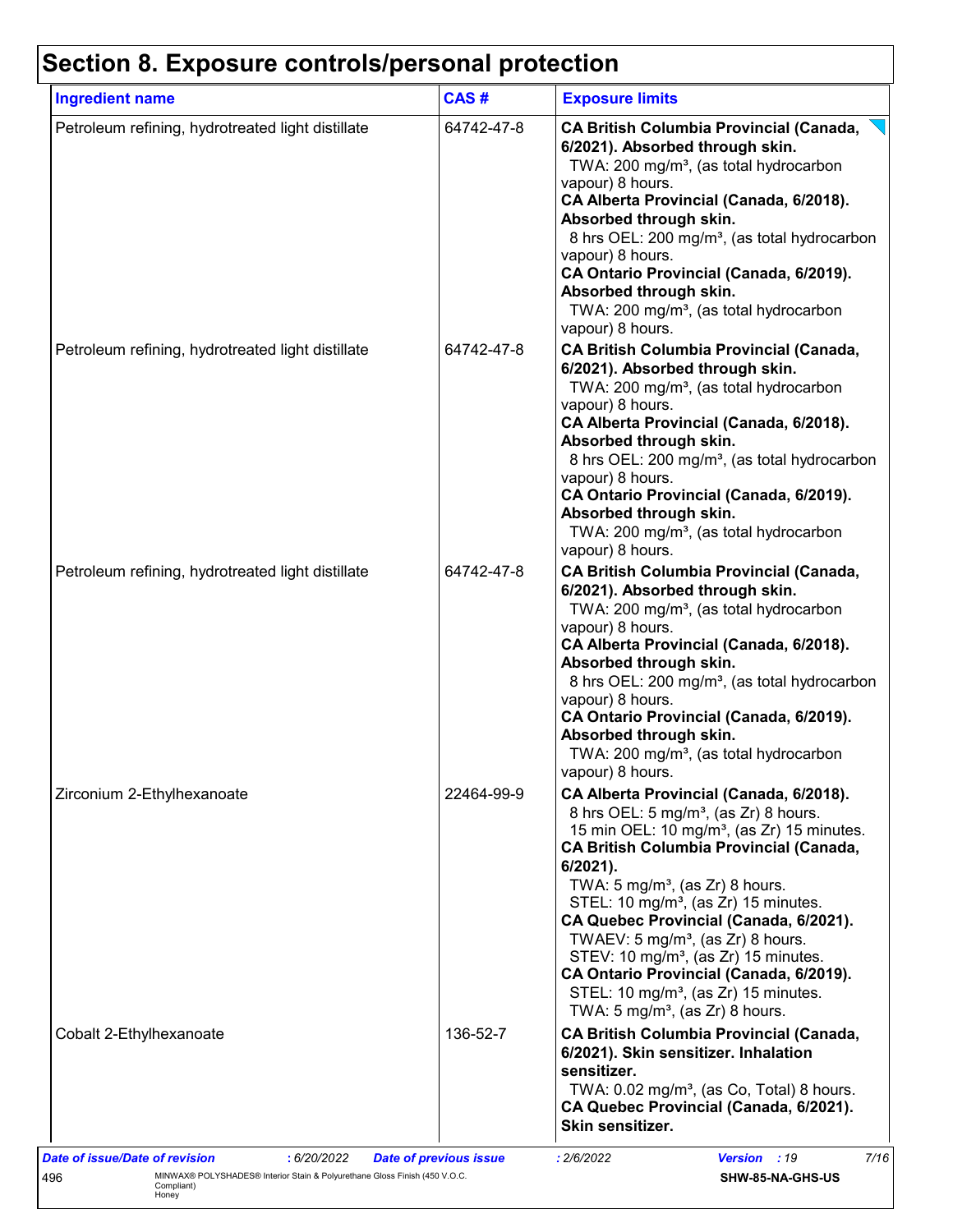# **Section 8. Exposure controls/personal protection**

|                       |         | TWAEV: $0.02 \text{ mg/m}^3$ , (as Co) 8 hours.<br>CA Ontario Provincial (Canada, 6/2019).<br>TWA: $0.02 \text{ mg/m}^3$ , (as Co) 8 hours.<br><b>CA Saskatchewan Provincial (Canada,</b><br>7/2013).<br>STEL: 0.06 mg/m <sup>3</sup> , (measured as Co) 15<br>minutes.<br>TWA: $0.02 \text{ mg/m}^3$ , (measured as Co) 8<br>hours. |
|-----------------------|---------|--------------------------------------------------------------------------------------------------------------------------------------------------------------------------------------------------------------------------------------------------------------------------------------------------------------------------------------|
| Methyl Ethyl Ketoxime | 96-29-7 | OARS WEEL (United States, 1/2021). Skin<br>sensitizer.<br>TWA: 10 ppm 8 hours.                                                                                                                                                                                                                                                       |

#### **Occupational exposure limits (Mexico)**

|                             | CAS#       | <b>Exposure limits</b>                                                                                                                |
|-----------------------------|------------|---------------------------------------------------------------------------------------------------------------------------------------|
| Light Aliphatic Hydrocarbon | 64742-47-8 | ACGIH TLV (United States, 1/2021).<br>Absorbed through skin.<br>TWA: 200 mg/m <sup>3</sup> , (as total hydrocarbon<br>vapor) 8 hours. |
| Light Aliphatic Hydrocarbon | 64742-47-8 | ACGIH TLV (United States, 1/2021).<br>Absorbed through skin.<br>TWA: $200 \text{ mg/m}^3$ , (as total hydrocarbon<br>vapor) 8 hours.  |
| Zirconium 2-Ethylhexanoate  | 22464-99-9 | NOM-010-STPS-2014 (Mexico, 4/2016).<br>TWA: $5 \text{ mg/m}^3$ , (as Zr) 8 hours.<br>STEL: 10 mg/m <sup>3</sup> , (as Zr) 15 minutes. |
| Cobalt 2-Ethylhexanoate     | 136-52-7   | NOM-010-STPS-2014 (Mexico, 4/2016).<br>TWA: $0.02 \text{ mg/m}^3$ , (as Co) 8 hours.                                                  |

| <b>Appropriate engineering</b><br><b>controls</b> | : Use only with adequate ventilation. Use process enclosures, local exhaust ventilation or<br>other engineering controls to keep worker exposure to airborne contaminants below any<br>recommended or statutory limits. The engineering controls also need to keep gas,<br>vapor or dust concentrations below any lower explosive limits. Use explosion-proof<br>ventilation equipment.                                                                                     |
|---------------------------------------------------|-----------------------------------------------------------------------------------------------------------------------------------------------------------------------------------------------------------------------------------------------------------------------------------------------------------------------------------------------------------------------------------------------------------------------------------------------------------------------------|
| <b>Environmental exposure</b><br><b>controls</b>  | Emissions from ventilation or work process equipment should be checked to ensure<br>they comply with the requirements of environmental protection legislation. In some<br>cases, fume scrubbers, filters or engineering modifications to the process equipment<br>will be necessary to reduce emissions to acceptable levels.                                                                                                                                               |
| <b>Individual protection measures</b>             |                                                                                                                                                                                                                                                                                                                                                                                                                                                                             |
| <b>Hygiene measures</b>                           | : Wash hands, forearms and face thoroughly after handling chemical products, before<br>eating, smoking and using the lavatory and at the end of the working period.<br>Appropriate techniques should be used to remove potentially contaminated clothing.<br>Contaminated work clothing should not be allowed out of the workplace. Wash<br>contaminated clothing before reusing. Ensure that eyewash stations and safety<br>showers are close to the workstation location. |
| <b>Eye/face protection</b>                        | : Safety eyewear complying with an approved standard should be used when a risk<br>assessment indicates this is necessary to avoid exposure to liquid splashes, mists,<br>gases or dusts. If contact is possible, the following protection should be worn, unless<br>the assessment indicates a higher degree of protection: safety glasses with side-<br>shields.                                                                                                          |
| <b>Skin protection</b>                            |                                                                                                                                                                                                                                                                                                                                                                                                                                                                             |

| Date of issue/Date of revision |                                                                                                   | 6/20/2022 | Date of previous issue | 2/6/2022 | <b>Version</b> : 19 |                  | 8/16 |
|--------------------------------|---------------------------------------------------------------------------------------------------|-----------|------------------------|----------|---------------------|------------------|------|
| 496                            | MINWAX® POLYSHADES® Interior Stain & Polyurethane Gloss Finish (450 V.O.C.<br>Compliant)<br>Honev |           |                        |          |                     | SHW-85-NA-GHS-US |      |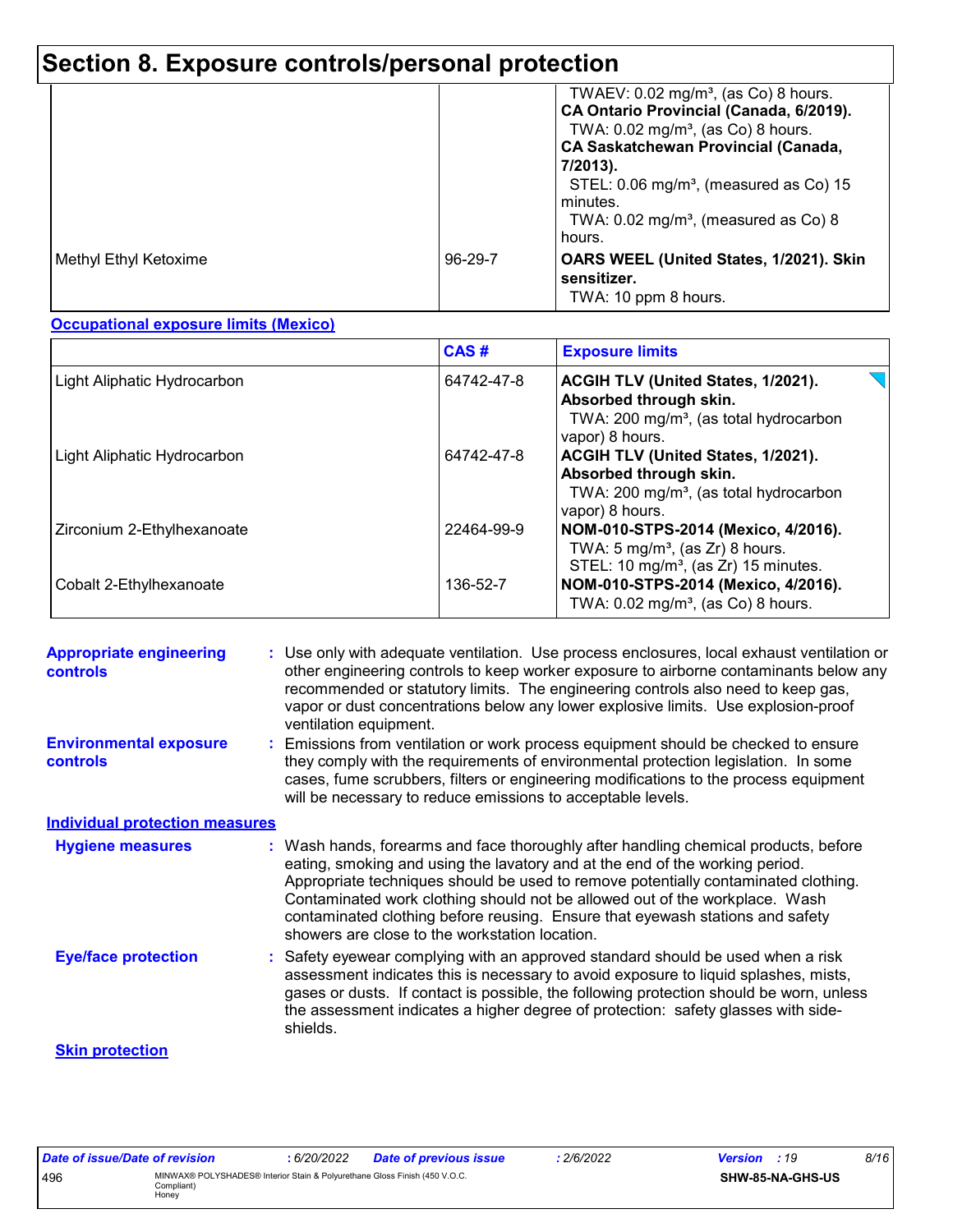# **Section 8. Exposure controls/personal protection**

| <b>Hand protection</b>        | : Chemical-resistant, impervious gloves complying with an approved standard should be<br>worn at all times when handling chemical products if a risk assessment indicates this is<br>necessary. Considering the parameters specified by the glove manufacturer, check<br>during use that the gloves are still retaining their protective properties. It should be<br>noted that the time to breakthrough for any glove material may be different for different<br>glove manufacturers. In the case of mixtures, consisting of several substances, the<br>protection time of the gloves cannot be accurately estimated. |
|-------------------------------|------------------------------------------------------------------------------------------------------------------------------------------------------------------------------------------------------------------------------------------------------------------------------------------------------------------------------------------------------------------------------------------------------------------------------------------------------------------------------------------------------------------------------------------------------------------------------------------------------------------------|
| <b>Body protection</b>        | : Personal protective equipment for the body should be selected based on the task being<br>performed and the risks involved and should be approved by a specialist before<br>handling this product. When there is a risk of ignition from static electricity, wear anti-<br>static protective clothing. For the greatest protection from static discharges, clothing<br>should include anti-static overalls, boots and gloves.                                                                                                                                                                                         |
| <b>Other skin protection</b>  | : Appropriate footwear and any additional skin protection measures should be selected<br>based on the task being performed and the risks involved and should be approved by a<br>specialist before handling this product.                                                                                                                                                                                                                                                                                                                                                                                              |
| <b>Respiratory protection</b> | : Based on the hazard and potential for exposure, select a respirator that meets the<br>appropriate standard or certification. Respirators must be used according to a<br>respiratory protection program to ensure proper fitting, training, and other important<br>aspects of use.                                                                                                                                                                                                                                                                                                                                    |

# **Section 9. Physical and chemical properties**

The conditions of measurement of all properties are at standard temperature and pressure unless otherwise indicated.

| <b>Appearance</b>                                                 |                                                                |
|-------------------------------------------------------------------|----------------------------------------------------------------|
| <b>Physical state</b>                                             | $:$ Liquid.                                                    |
| <b>Color</b>                                                      | : Not available.                                               |
| Odor                                                              | : Not available.                                               |
| <b>Odor threshold</b>                                             | Not available.                                                 |
| рH                                                                | Not applicable.                                                |
| <b>Melting point/freezing point</b>                               | : Not available.                                               |
| <b>Boiling point, initial boiling</b><br>point, and boiling range | : $148^{\circ}$ C (298.4 $^{\circ}$ F)                         |
| <b>Flash point</b>                                                | : Closed cup: 41°C (105.8°F) [Pensky-Martens Closed Cup]       |
| <b>Evaporation rate</b>                                           | $: 0.13$ (butyl acetate = 1)                                   |
| <b>Flammability</b>                                               | : Not available.                                               |
| Lower and upper explosion<br>limit/flammability limit             | $:$ Lower: $0.7\%$<br>Upper: 7%                                |
| <b>Vapor pressure</b>                                             | $: 0.25$ kPa (1.9 mm Hg)                                       |
| <b>Relative vapor density</b>                                     | : $5$ [Air = 1]                                                |
| <b>Relative density</b>                                           | : 0.91                                                         |
| <b>Solubility</b>                                                 | : Not available.                                               |
| <b>Partition coefficient: n-</b><br>octanol/water                 | : Not applicable.                                              |
| <b>Auto-ignition temperature</b>                                  | : Not available.                                               |
| <b>Decomposition temperature</b>                                  | Not available.                                                 |
| <b>Viscosity</b>                                                  | Kinematic (40°C (104°F)): <20.5 mm <sup>2</sup> /s (<20.5 cSt) |
| <b>Molecular weight</b>                                           | Not applicable.                                                |
| <b>Aerosol product</b>                                            |                                                                |
| <b>Heat of combustion</b>                                         | : $19.717$ kJ/g                                                |

| Date of issue/Date of revision |                                                                                                   | : 6/20/2022 | <b>Date of previous issue</b> | 2/6/2022 | <b>Version</b> : 19 |                  | 9/16 |
|--------------------------------|---------------------------------------------------------------------------------------------------|-------------|-------------------------------|----------|---------------------|------------------|------|
| 496                            | MINWAX® POLYSHADES® Interior Stain & Polvurethane Gloss Finish (450 V.O.C.<br>Compliant)<br>Honey |             |                               |          |                     | SHW-85-NA-GHS-US |      |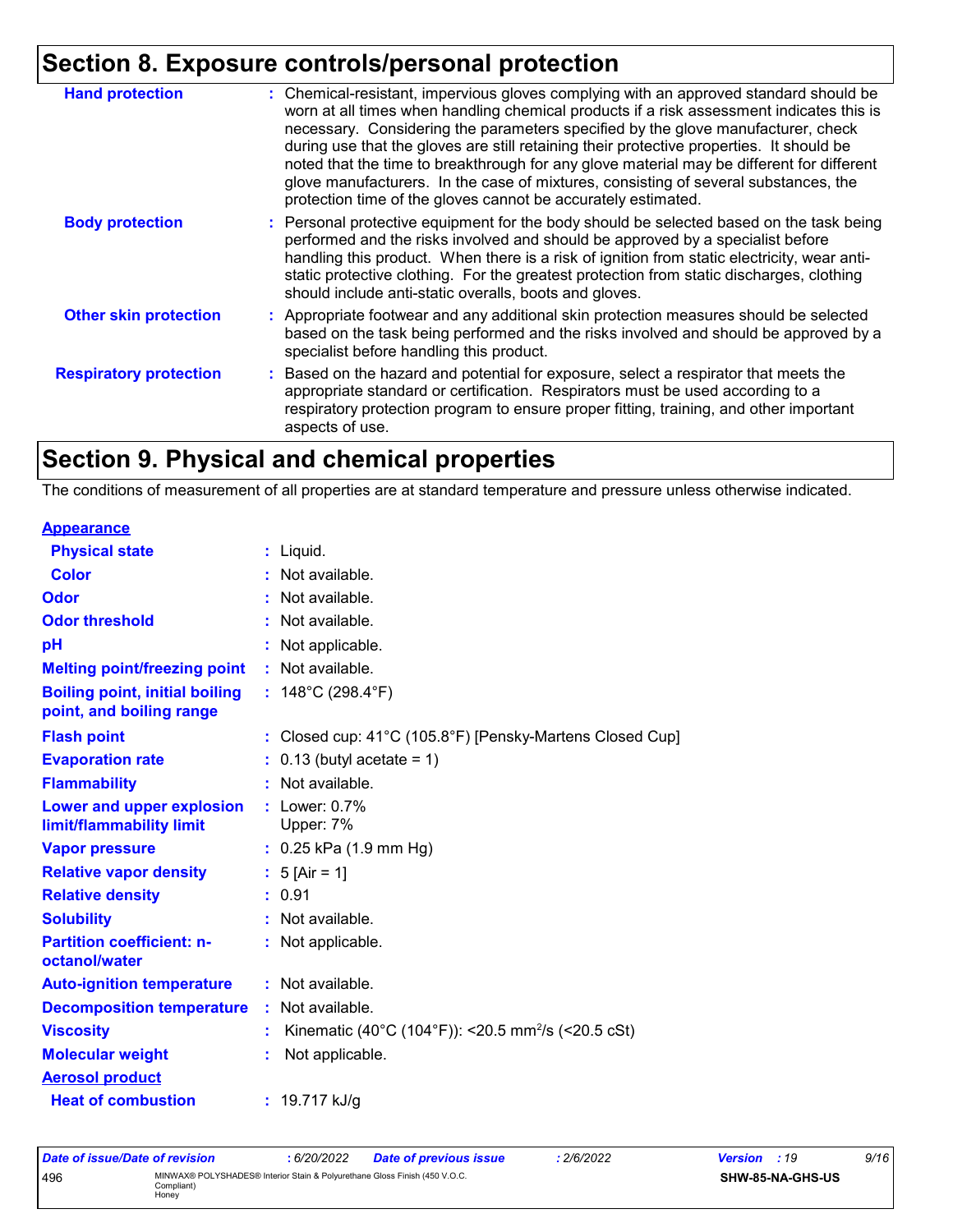# **Section 10. Stability and reactivity**

| <b>Reactivity</b>                                   | : No specific test data related to reactivity available for this product or its ingredients.                                                                                                                                             |
|-----------------------------------------------------|------------------------------------------------------------------------------------------------------------------------------------------------------------------------------------------------------------------------------------------|
| <b>Chemical stability</b>                           | : The product is stable.                                                                                                                                                                                                                 |
| <b>Possibility of hazardous</b><br><b>reactions</b> | : Under normal conditions of storage and use, hazardous reactions will not occur.                                                                                                                                                        |
| <b>Conditions to avoid</b>                          | Avoid all possible sources of ignition (spark or flame). Do not pressurize, cut, weld,<br>braze, solder, drill, grind or expose containers to heat or sources of ignition. Do not<br>allow vapor to accumulate in low or confined areas. |
| <b>Incompatible materials</b>                       | $\therefore$ Reactive or incompatible with the following materials:<br>oxidizing materials                                                                                                                                               |
| <b>Hazardous decomposition</b><br>products          | : Under normal conditions of storage and use, hazardous decomposition products should<br>not be produced.                                                                                                                                |

## **Section 11. Toxicological information**

#### **Information on toxicological effects**

**Acute toxicity**

| <b>Product/ingredient name</b> | <b>Result</b>                | <b>Species</b> | <b>Dose</b>            | <b>Exposure</b> |
|--------------------------------|------------------------------|----------------|------------------------|-----------------|
| Zirconium 2-Ethylhexanoate     | <b>ILD50 Dermal</b>          | Rabbit         | $>5$ g/kg              |                 |
|                                | LD50 Oral                    | Rat            | $>5$ g/kg              |                 |
| <b>Hydrotreated Heavy</b>      | <b>LC50 Inhalation Vapor</b> | Rat            | 8500 mg/m <sup>3</sup> | 4 hours         |
| Petroleum Naphtha              |                              |                |                        |                 |
|                                | LD50 Oral                    | Rat            | $>6$ g/kg              |                 |
| Cobalt 2-Ethylhexanoate        | LD50 Dermal                  | Rabbit         | $>5$ g/kg              |                 |
|                                | LD50 Oral                    | Rat            | 1.22 g/kg              |                 |
| Methyl Ethyl Ketoxime          | LD50 Oral                    | Rat            | 930 mg/kg              |                 |

#### **Irritation/Corrosion**

| <b>Product/ingredient name</b> | <b>Result</b>          | <b>Species</b> | <b>Score</b> | <b>Exposure</b> | <b>Observation</b> |
|--------------------------------|------------------------|----------------|--------------|-----------------|--------------------|
| Methyl Ethyl Ketoxime          | Eves - Severe irritant | Rabbit         |              | 100 uL          |                    |

#### **Sensitization**

Not available.

#### **Mutagenicity**

Not available.

#### **Carcinogenicity**

Not available.

#### **Classification**

| <b>Product/ingredient name</b> | <b>OSHA</b> |    |                                                  |  |
|--------------------------------|-------------|----|--------------------------------------------------|--|
| Cobalt 2-Ethylhexanoate        |             | 2Β | Reasonably anticipated to be a human carcinogen. |  |

#### **Reproductive toxicity**

Not available.

#### **Teratogenicity**

Not available.

| Date of issue/Date of revision |                                                                                                   | : 6/20/2022 | Date of previous issue | : 2/6/2022 | <b>Version</b> : 19 |                  | 10/16 |
|--------------------------------|---------------------------------------------------------------------------------------------------|-------------|------------------------|------------|---------------------|------------------|-------|
| 496                            | MINWAX® POLYSHADES® Interior Stain & Polyurethane Gloss Finish (450 V.O.C.<br>Compliant)<br>Honey |             |                        |            |                     | SHW-85-NA-GHS-US |       |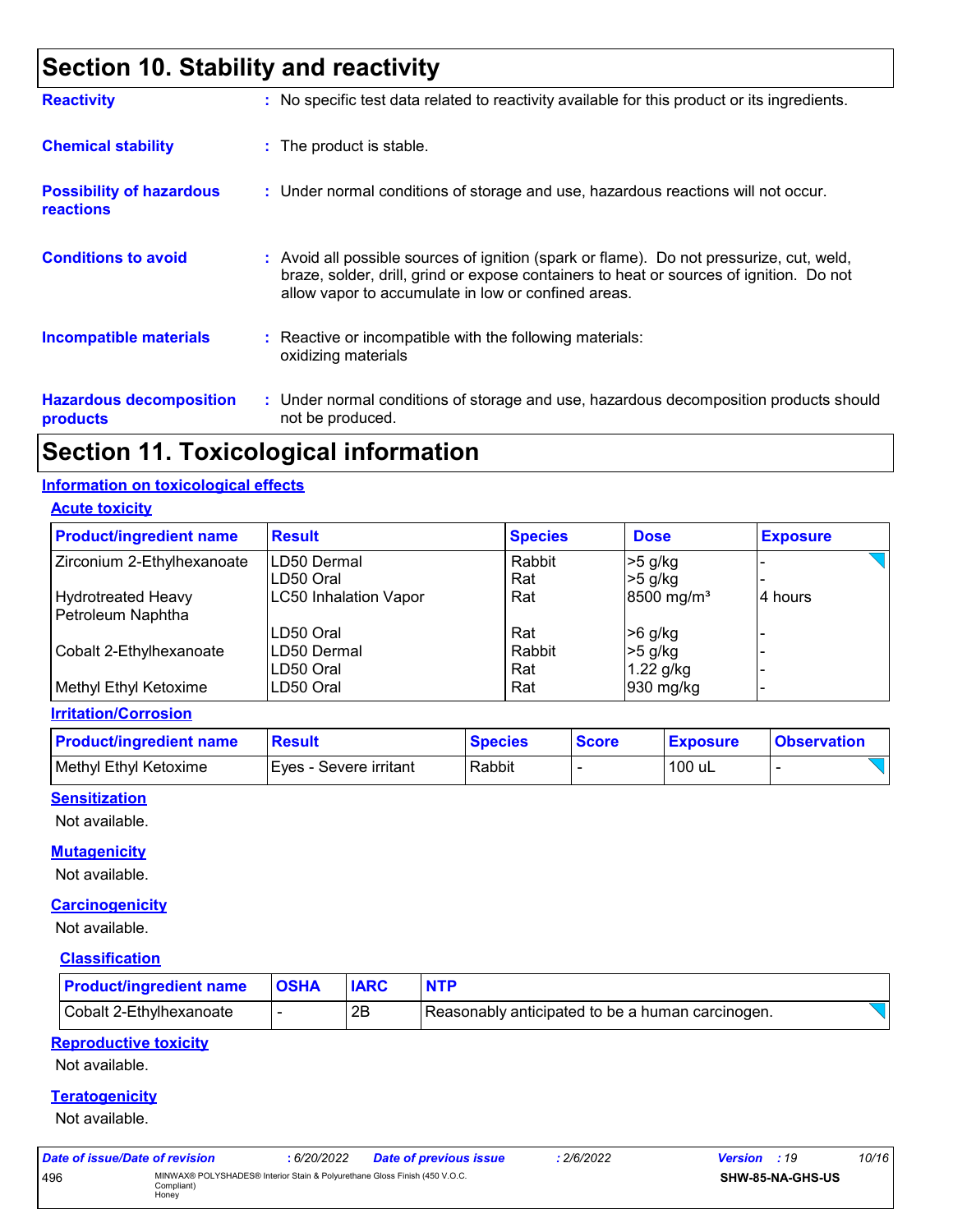# **Section 11. Toxicological information**

#### **Specific target organ toxicity (single exposure)**

| <b>Name</b>                          | <b>Category</b> | <b>Route of</b><br>exposure | <b>Target organs</b>                   |
|--------------------------------------|-----------------|-----------------------------|----------------------------------------|
| Light Aliphatic Hydrocarbon          | Category 3      |                             | Respiratory tract<br>irritation        |
|                                      | Category 3      |                             | Narcotic effects                       |
| Light Aliphatic Hydrocarbon          | Category 3      |                             | Respiratory tract<br>irritation        |
|                                      | Category 3      |                             | Narcotic effects                       |
| Med. Aliphatic Hydrocarbon Solvent   | Category 3      |                             | Respiratory tract<br>irritation        |
|                                      | Category 3      |                             | Narcotic effects                       |
| Mineral Spirits (Odorless)           | Category 3      |                             | Respiratory tract<br>irritation        |
|                                      | Category 3      |                             | Narcotic effects                       |
| Hydrotreated Heavy Petroleum Naphtha | Category 3      |                             | Respiratory tract<br><b>irritation</b> |
|                                      | Category 3      |                             | Narcotic effects                       |
| Methyl Ethyl Ketoxime                | Category 1      |                             | upper respiratory<br>tract             |
|                                      | Category 3      |                             | Narcotic effects                       |

#### **Specific target organ toxicity (repeated exposure)**

| <b>Name</b>                          | <b>Category</b> | <b>Route of</b><br>exposure | <b>Target organs</b> |
|--------------------------------------|-----------------|-----------------------------|----------------------|
| Light Aliphatic Hydrocarbon          | Category 2      |                             |                      |
| Light Aliphatic Hydrocarbon          | Category 2      |                             |                      |
| Med. Aliphatic Hydrocarbon Solvent   | Category 1      |                             |                      |
| Mineral Spirits (Odorless)           | Category 2      |                             |                      |
| Hydrotreated Heavy Petroleum Naphtha | Category 2      |                             |                      |
| Methyl Ethyl Ketoxime                | Category 2      |                             | blood system         |

#### **Aspiration hazard**

| <b>Name</b>                          | <b>Result</b>                         |
|--------------------------------------|---------------------------------------|
| Light Aliphatic Hydrocarbon          | <b>ASPIRATION HAZARD - Category 1</b> |
| Light Aliphatic Hydrocarbon          | <b>ASPIRATION HAZARD - Category 1</b> |
| Med. Aliphatic Hydrocarbon Solvent   | <b>ASPIRATION HAZARD - Category 1</b> |
| Mineral Spirits (Odorless)           | <b>ASPIRATION HAZARD - Category 1</b> |
| Hydrotreated Heavy Petroleum Naphtha | <b>ASPIRATION HAZARD - Category 1</b> |

#### **Information on the likely :** Not available.

**routes of exposure Inhalation :** Can cause central nervous system (CNS) depression. May cause drowsiness or dizziness. May cause respiratory irritation. Can cause central nervous system (CNS) depression. May be fatal if swallowed and enters airways. **Ingestion : Skin contact :** May cause an allergic skin reaction. **Eye contact :** No known significant effects or critical hazards. **Potential acute health effects**

## **Symptoms related to the physical, chemical and toxicological characteristics**

| <b>Eve contact</b> |  |  |  |
|--------------------|--|--|--|
|                    |  |  |  |
|                    |  |  |  |

**:** No specific data.

| Date of issue/Date of revision |                                                                                                   | : 6/20/2022 | <b>Date of previous issue</b> | 2/6/2022 | <b>Version</b> : 19 |                  | 11/16 |
|--------------------------------|---------------------------------------------------------------------------------------------------|-------------|-------------------------------|----------|---------------------|------------------|-------|
| 496                            | MINWAX® POLYSHADES® Interior Stain & Polyurethane Gloss Finish (450 V.O.C.<br>Compliant)<br>Honey |             |                               |          |                     | SHW-85-NA-GHS-US |       |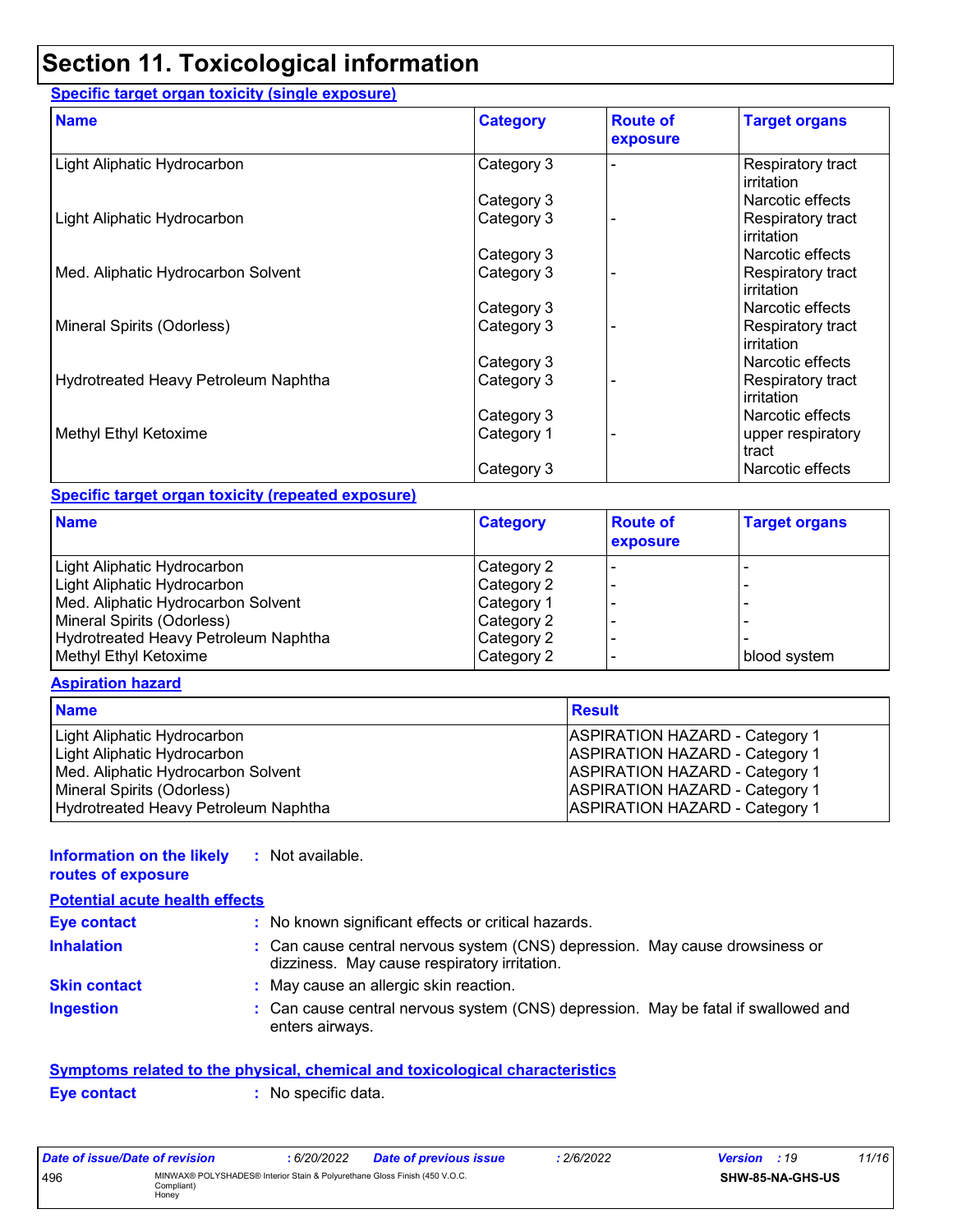# **Section 11. Toxicological information**

| <b>Inhalation</b>   | : Adverse symptoms may include the following:<br>respiratory tract irritation<br>coughing<br>nausea or vomiting<br>headache<br>drowsiness/fatigue<br>dizziness/vertigo<br>unconsciousness<br>reduced fetal weight<br>increase in fetal deaths<br>skeletal malformations |
|---------------------|-------------------------------------------------------------------------------------------------------------------------------------------------------------------------------------------------------------------------------------------------------------------------|
| <b>Skin contact</b> | : Adverse symptoms may include the following:<br>irritation<br>redness<br>reduced fetal weight<br>increase in fetal deaths<br>skeletal malformations                                                                                                                    |
| <b>Ingestion</b>    | : Adverse symptoms may include the following:<br>nausea or vomiting<br>reduced fetal weight<br>increase in fetal deaths<br>skeletal malformations                                                                                                                       |
|                     |                                                                                                                                                                                                                                                                         |

|                                              | Delayed and immediate effects and also chronic effects from short and long term exposure                                                                                       |
|----------------------------------------------|--------------------------------------------------------------------------------------------------------------------------------------------------------------------------------|
| <b>Short term exposure</b>                   |                                                                                                                                                                                |
| <b>Potential immediate</b><br><b>effects</b> | : Not available.                                                                                                                                                               |
| <b>Potential delayed effects</b>             | $:$ Not available.                                                                                                                                                             |
| <b>Long term exposure</b>                    |                                                                                                                                                                                |
| <b>Potential immediate</b><br>effects        | : Not available.                                                                                                                                                               |
| <b>Potential delayed effects</b>             | : Not available.                                                                                                                                                               |
| <b>Potential chronic health effects</b>      |                                                                                                                                                                                |
| Not available.                               |                                                                                                                                                                                |
| <b>General</b>                               | : May cause damage to organs through prolonged or repeated exposure. Once<br>sensitized, a severe allergic reaction may occur when subsequently exposed to very low<br>levels. |
| <b>Carcinogenicity</b>                       | : Suspected of causing cancer. Risk of cancer depends on duration and level of<br>exposure.                                                                                    |
| <b>Mutagenicity</b>                          | : No known significant effects or critical hazards.                                                                                                                            |
| <b>Teratogenicity</b>                        | : Suspected of damaging the unborn child.                                                                                                                                      |
| <b>Developmental effects</b>                 | : No known significant effects or critical hazards.                                                                                                                            |
| <b>Fertility effects</b>                     | : May damage fertility.                                                                                                                                                        |

**Numerical measures of toxicity** Not available. **Acute toxicity estimates**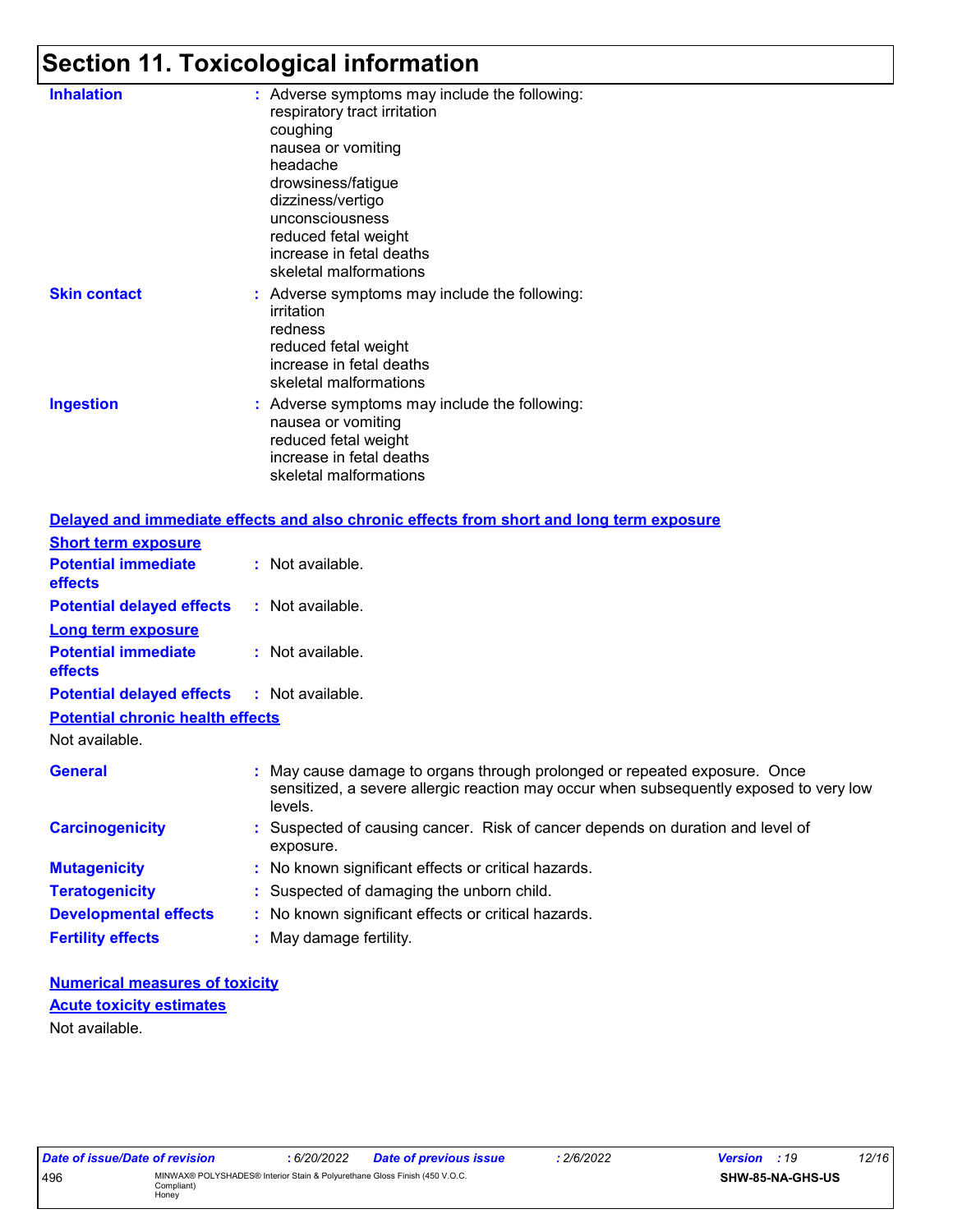## **Section 12. Ecological information**

#### **Toxicity**

| <b>Product/ingredient name</b> | <b>Result</b>                      | <b>Species</b>                    | <b>Exposure</b> |
|--------------------------------|------------------------------------|-----------------------------------|-----------------|
| Light Aliphatic Hydrocarbon    | Acute LC50 2200 µg/l Fresh water   | Fish - Lepomis macrochirus        | 4 days          |
| Light Aliphatic Hydrocarbon    | Acute LC50 2200 µg/l Fresh water   | Fish - Lepomis macrochirus        | 4 days          |
| Mineral Spirits (Odorless)     | Acute LC50 2200 µg/l Fresh water   | <b>Fish - Lepomis macrochirus</b> | 4 days          |
| Methyl Ethyl Ketoxime          | Acute LC50 843000 µg/l Fresh water | Fish - Pimephales promelas        | 196 hours       |

#### **Persistence and degradability**

Not available.

#### **Bioaccumulative potential**

| <b>Product/ingredient name</b> | $LoaPow$ | <b>BCF</b> | <b>Potential</b> |
|--------------------------------|----------|------------|------------------|
| Zirconium 2-Ethylhexanoate     |          | 2.96       | low              |
| <b>Hydrotreated Heavy</b>      |          | 10 to 2500 | high             |
| Petroleum Naphtha              |          |            |                  |
| Cobalt 2-Ethylhexanoate        |          | 15600      | high             |
| Methyl Ethyl Ketoxime          |          | 2.5 to 5.8 | low              |

#### **Mobility in soil**

| <b>Soil/water partition</b> | : Not available. |
|-----------------------------|------------------|
| <b>coefficient (Koc)</b>    |                  |

#### **Other adverse effects** : No known significant effects or critical hazards.

### **Section 13. Disposal considerations**

The generation of waste should be avoided or minimized wherever possible. Disposal of this product, solutions and any by-products should at all times comply with the requirements of environmental protection and waste disposal legislation and any regional local authority requirements. Dispose of surplus and non-recyclable products via a licensed waste disposal contractor. Waste should not be disposed of untreated to the sewer unless fully compliant with the requirements of all authorities with jurisdiction. Waste packaging should be recycled. Incineration or landfill should only be considered when recycling is not feasible. This material and its container must be disposed of in a safe way. Care should be taken when handling emptied containers that have not been cleaned or rinsed out. Empty containers or liners may retain some product residues. Vapor from product residues may create a highly flammable or explosive atmosphere inside the container. Do not cut, weld or grind used containers unless they have been cleaned thoroughly internally. Avoid dispersal of spilled material and runoff and contact with soil, waterways, drains and sewers. **Disposal methods :**

### **Section 14. Transport information**

|                                   | <b>DOT</b><br><b>Classification</b>                                                                             | <b>TDG</b><br><b>Classification</b> | <b>Mexico</b><br><b>Classification</b> | <b>IATA</b>   | <b>IMDG</b>                             |
|-----------------------------------|-----------------------------------------------------------------------------------------------------------------|-------------------------------------|----------------------------------------|---------------|-----------------------------------------|
| <b>UN number</b>                  | <b>UN1263</b>                                                                                                   | UN1263                              | UN1263                                 | <b>UN1263</b> | <b>UN1263</b>                           |
| <b>UN proper</b><br>shipping name | <b>PAINT</b>                                                                                                    | <b>PAINT</b>                        | <b>PAINT</b>                           | <b>PAINT</b>  | <b>PAINT</b>                            |
|                                   |                                                                                                                 |                                     |                                        |               |                                         |
| Date of issue/Date of revision    |                                                                                                                 |                                     |                                        |               | 13/16                                   |
| 496                               | :6/20/2022<br>MINWAX® POLYSHADES® Interior Stain & Polyurethane Gloss Finish (450 V.O.C.<br>Compliant)<br>Honey | <b>Date of previous issue</b>       | :2/6/2022                              |               | <b>Version</b> : 19<br>SHW-85-NA-GHS-US |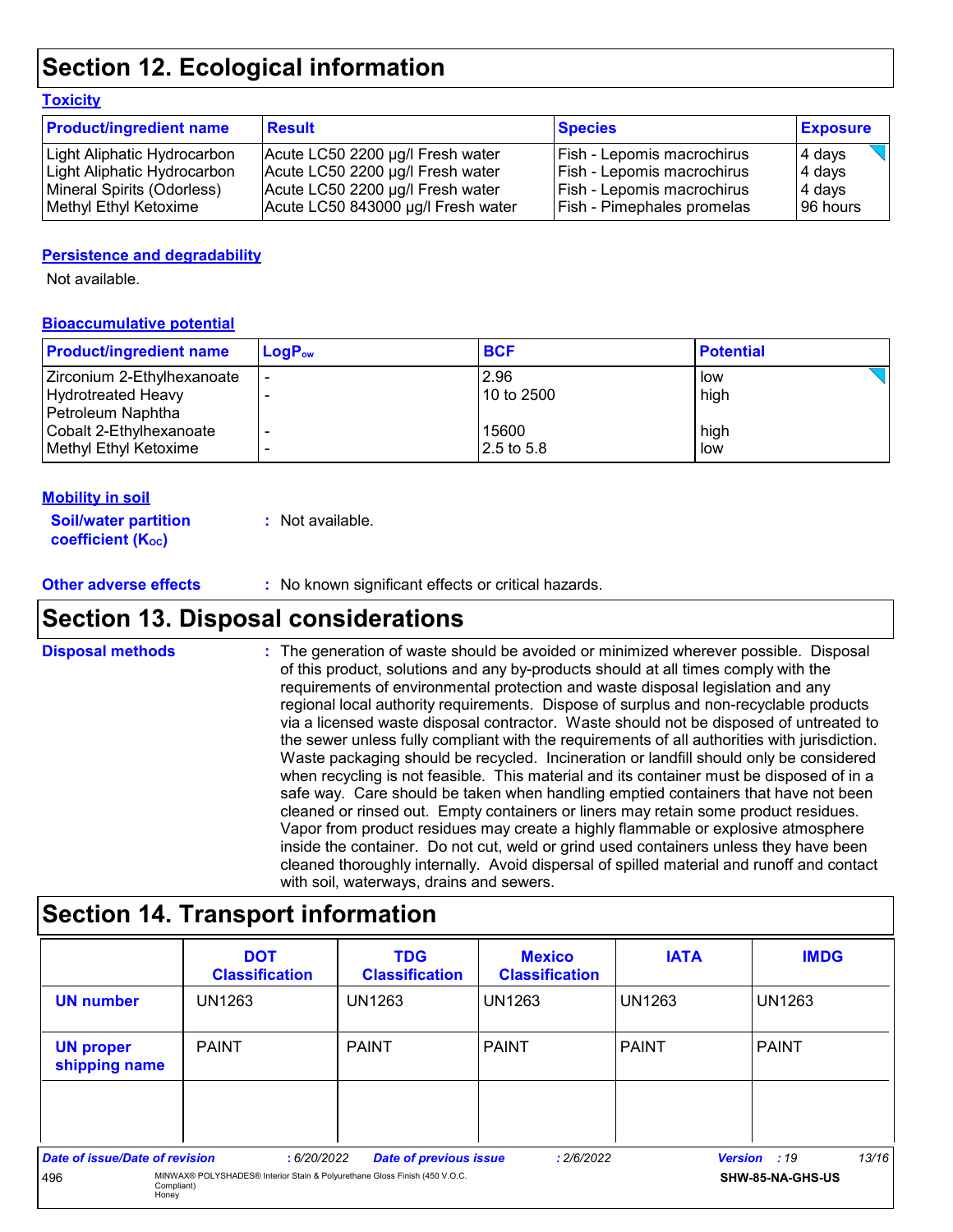|                                                          | <b>Section 14. Transport information</b>                                                                                                                                                                                                                          |                                                                                                                                                                                                                                                                                                                                                                                                                                                                                                                                                                                                                                                                                     |                  |                |                                            |
|----------------------------------------------------------|-------------------------------------------------------------------------------------------------------------------------------------------------------------------------------------------------------------------------------------------------------------------|-------------------------------------------------------------------------------------------------------------------------------------------------------------------------------------------------------------------------------------------------------------------------------------------------------------------------------------------------------------------------------------------------------------------------------------------------------------------------------------------------------------------------------------------------------------------------------------------------------------------------------------------------------------------------------------|------------------|----------------|--------------------------------------------|
| <b>Transport</b><br>hazard class(es)                     | 3                                                                                                                                                                                                                                                                 | 3                                                                                                                                                                                                                                                                                                                                                                                                                                                                                                                                                                                                                                                                                   | 3                | 3              | 3                                          |
| <b>Packing group</b>                                     | Ш                                                                                                                                                                                                                                                                 | III                                                                                                                                                                                                                                                                                                                                                                                                                                                                                                                                                                                                                                                                                 | III              | $\mathbf{III}$ | $\mathbf{III}$                             |
| <b>Environmental</b><br>hazards                          | No.                                                                                                                                                                                                                                                               | No.                                                                                                                                                                                                                                                                                                                                                                                                                                                                                                                                                                                                                                                                                 | No.              | No.            | No.                                        |
| <b>Additional</b><br><b>information</b>                  | This product may<br>be re-classified as<br>"Combustible<br>Liquid," unless<br>transported by<br>vessel or aircraft.<br>Non-bulk<br>packages (less<br>than or equal to<br>119 gal) of<br>combustible<br>liquids are not<br>regulated as<br>hazardous<br>materials. | Product classified<br>as per the<br>following sections<br>of the<br>Transportation of<br>Dangerous Goods<br>Regulations:<br>2.18-2.19 (Class<br>3).                                                                                                                                                                                                                                                                                                                                                                                                                                                                                                                                 |                  |                | <b>Emergency</b><br>schedules F-E, S-<br>E |
|                                                          | <b>ERG No.</b>                                                                                                                                                                                                                                                    | <b>ERG No.</b>                                                                                                                                                                                                                                                                                                                                                                                                                                                                                                                                                                                                                                                                      | <b>ERG No.</b>   |                |                                            |
|                                                          | 128                                                                                                                                                                                                                                                               | 128                                                                                                                                                                                                                                                                                                                                                                                                                                                                                                                                                                                                                                                                                 | 128              |                |                                            |
| <b>Special precautions for user :</b>                    |                                                                                                                                                                                                                                                                   | Multi-modal shipping descriptions are provided for informational purposes and do not<br>consider container sizes. The presence of a shipping description for a particular<br>mode of transport (sea, air, etc.), does not indicate that the product is packaged<br>suitably for that mode of transport. All packaging must be reviewed for suitability<br>prior to shipment, and compliance with the applicable regulations is the sole<br>responsibility of the person offering the product for transport. People loading and<br>unloading dangerous goods must be trained on all of the risks deriving from the<br>substances and on all actions in case of emergency situations. |                  |                |                                            |
| <b>Transport in bulk according</b><br>to IMO instruments | : Not available.                                                                                                                                                                                                                                                  | <b>Proper shipping name</b>                                                                                                                                                                                                                                                                                                                                                                                                                                                                                                                                                                                                                                                         | : Not available. |                |                                            |

# **Section 15. Regulatory information**

#### **SARA 313**

SARA 313 (40 CFR 372.45) supplier notification can be found on the Environmental Data Sheet.

#### **California Prop. 65**

WARNING: This product contains chemicals known to the State of California to cause cancer and birth defects or other reproductive harm.

#### **International regulations**

| Date of issue/Date of revision                                                                           |  | 6/20/2022 | <b>Date of previous issue</b> | 2/6/2022 | <b>Version</b> : 19 | 14/16 |
|----------------------------------------------------------------------------------------------------------|--|-----------|-------------------------------|----------|---------------------|-------|
| MINWAX® POLYSHADES® Interior Stain & Polyurethane Gloss Finish (450 V.O.C.<br>496<br>Compliant)<br>Honey |  |           | SHW-85-NA-GHS-US              |          |                     |       |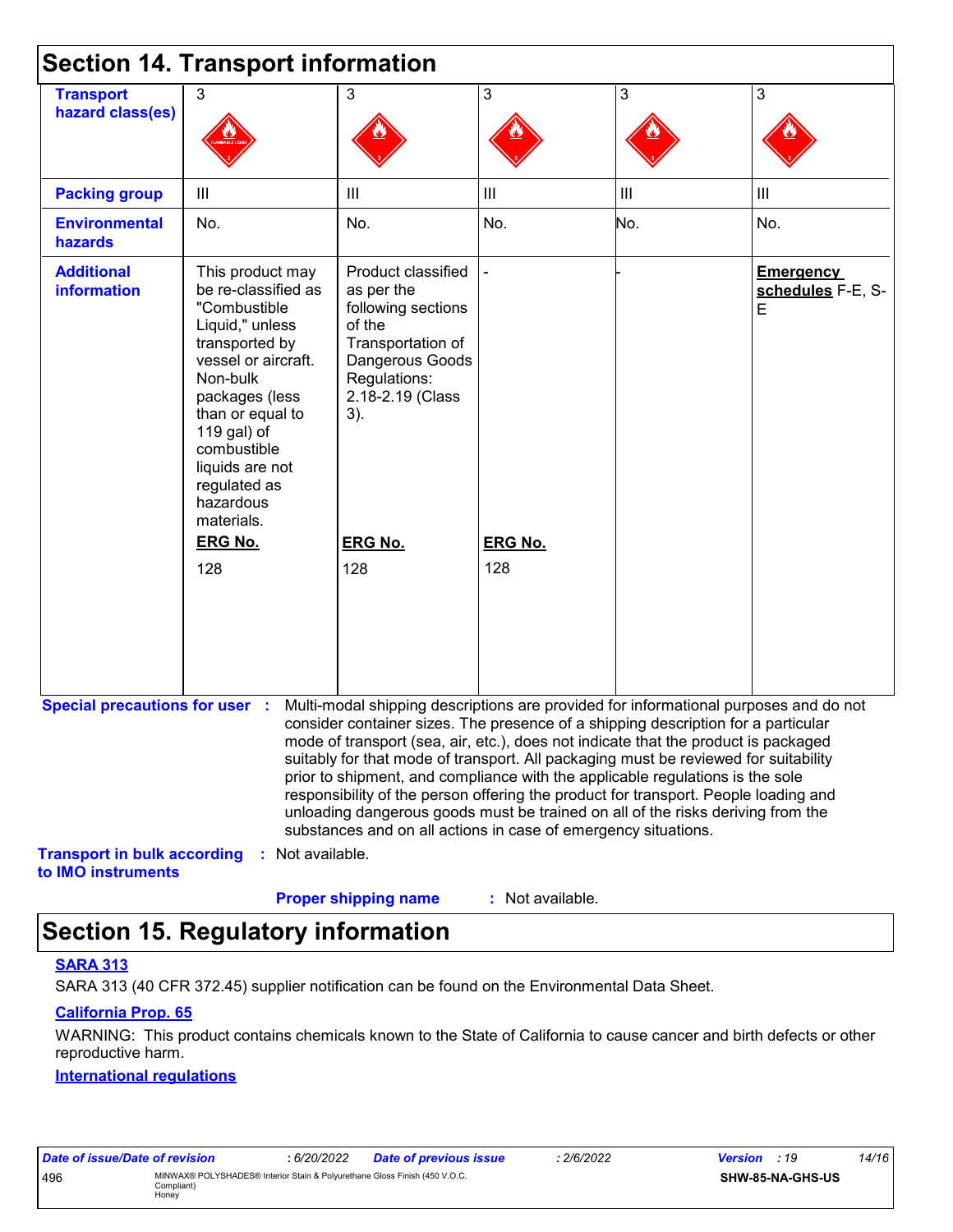## **Section 15. Regulatory information**

| <b>International lists</b> | : Australia inventory (AIIC): Not determined.                |
|----------------------------|--------------------------------------------------------------|
|                            | China inventory (IECSC): Not determined.                     |
|                            | Japan inventory (CSCL): Not determined.                      |
|                            | Japan inventory (ISHL): Not determined.                      |
|                            | Korea inventory (KECI): Not determined.                      |
|                            | New Zealand Inventory of Chemicals (NZIoC): Not determined.  |
|                            | Philippines inventory (PICCS): Not determined.               |
|                            | Taiwan Chemical Substances Inventory (TCSI): Not determined. |
|                            | Thailand inventory: Not determined.                          |
|                            | Turkey inventory: Not determined.                            |
|                            | Vietnam inventory: Not determined.                           |

### **Section 16. Other information**

**Hazardous Material Information System (U.S.A.)**

| <b>Health</b>           | ર |
|-------------------------|---|
| <b>Flammability</b>     | 2 |
| <b>Physical hazards</b> |   |
|                         |   |

**The customer is responsible for determining the PPE code for this material. For more information on HMIS® Personal Protective Equipment (PPE) codes, consult the HMIS® Implementation Manual.**

**Caution: HMIS® ratings are based on a 0-4 rating scale, with 0 representing minimal hazards or risks, and 4 representing significant hazards or risks. Although HMIS® ratings and the associated label are not required on SDSs or products leaving a facility under 29 CFR 1910.1200, the preparer may choose to provide them. HMIS® ratings are to be used with a fully implemented HMIS® program. HMIS® is a registered trademark and service mark of the American Coatings Association, Inc.**

**Procedure used to derive the classification**

| <b>Classification</b>                                                 | <b>Justification</b>      |
|-----------------------------------------------------------------------|---------------------------|
| FLAMMABLE LIQUIDS - Category 3                                        | On basis of test data     |
| <b>SKIN SENSITIZATION - Category 1</b>                                | <b>Calculation method</b> |
| <b>CARCINOGENICITY - Category 2</b>                                   | Calculation method        |
| TOXIC TO REPRODUCTION - Category 1B                                   | Calculation method        |
| SPECIFIC TARGET ORGAN TOXICITY (SINGLE EXPOSURE) (Respiratory tract   | Calculation method        |
| irritation) - Category 3                                              |                           |
| SPECIFIC TARGET ORGAN TOXICITY (SINGLE EXPOSURE) (Narcotic effects) - | Calculation method        |
| Category 3                                                            |                           |
| SPECIFIC TARGET ORGAN TOXICITY (REPEATED EXPOSURE) - Category 2       | l Calculation method      |
| <b>ASPIRATION HAZARD - Category 1</b>                                 | Calculation method        |
| <b>A. A. A. A. A. A. A. A.</b>                                        |                           |

| <u><b>HISLOIV</b></u>             |                                                                                                                                                                                                                                                                                                                                                                                                                                                                    |
|-----------------------------------|--------------------------------------------------------------------------------------------------------------------------------------------------------------------------------------------------------------------------------------------------------------------------------------------------------------------------------------------------------------------------------------------------------------------------------------------------------------------|
| Date of printing                  | : 6/20/2022                                                                                                                                                                                                                                                                                                                                                                                                                                                        |
| Date of issue/Date of<br>revision | : 6/20/2022                                                                                                                                                                                                                                                                                                                                                                                                                                                        |
| Date of previous issue            | : 2/6/2022                                                                                                                                                                                                                                                                                                                                                                                                                                                         |
| <b>Version</b>                    | : 19                                                                                                                                                                                                                                                                                                                                                                                                                                                               |
| <b>Key to abbreviations</b>       | $\therefore$ ATE = Acute Toxicity Estimate<br><b>BCF</b> = Bioconcentration Factor<br>GHS = Globally Harmonized System of Classification and Labelling of Chemicals<br>IATA = International Air Transport Association<br>IBC = Intermediate Bulk Container<br>IMDG = International Maritime Dangerous Goods<br>LogPow = logarithm of the octanol/water partition coefficient<br>MARPOL = International Convention for the Prevention of Pollution From Ships, 1973 |

| Date of issue/Date of revision                                                                           |  | 6/20/2022 | <b>Date of previous issue</b> | 2/6/2022         | <b>Version</b> : 19 | 15/16 |
|----------------------------------------------------------------------------------------------------------|--|-----------|-------------------------------|------------------|---------------------|-------|
| MINWAX® POLYSHADES® Interior Stain & Polyurethane Gloss Finish (450 V.O.C.<br>496<br>Compliant)<br>Honev |  |           |                               | SHW-85-NA-GHS-US |                     |       |